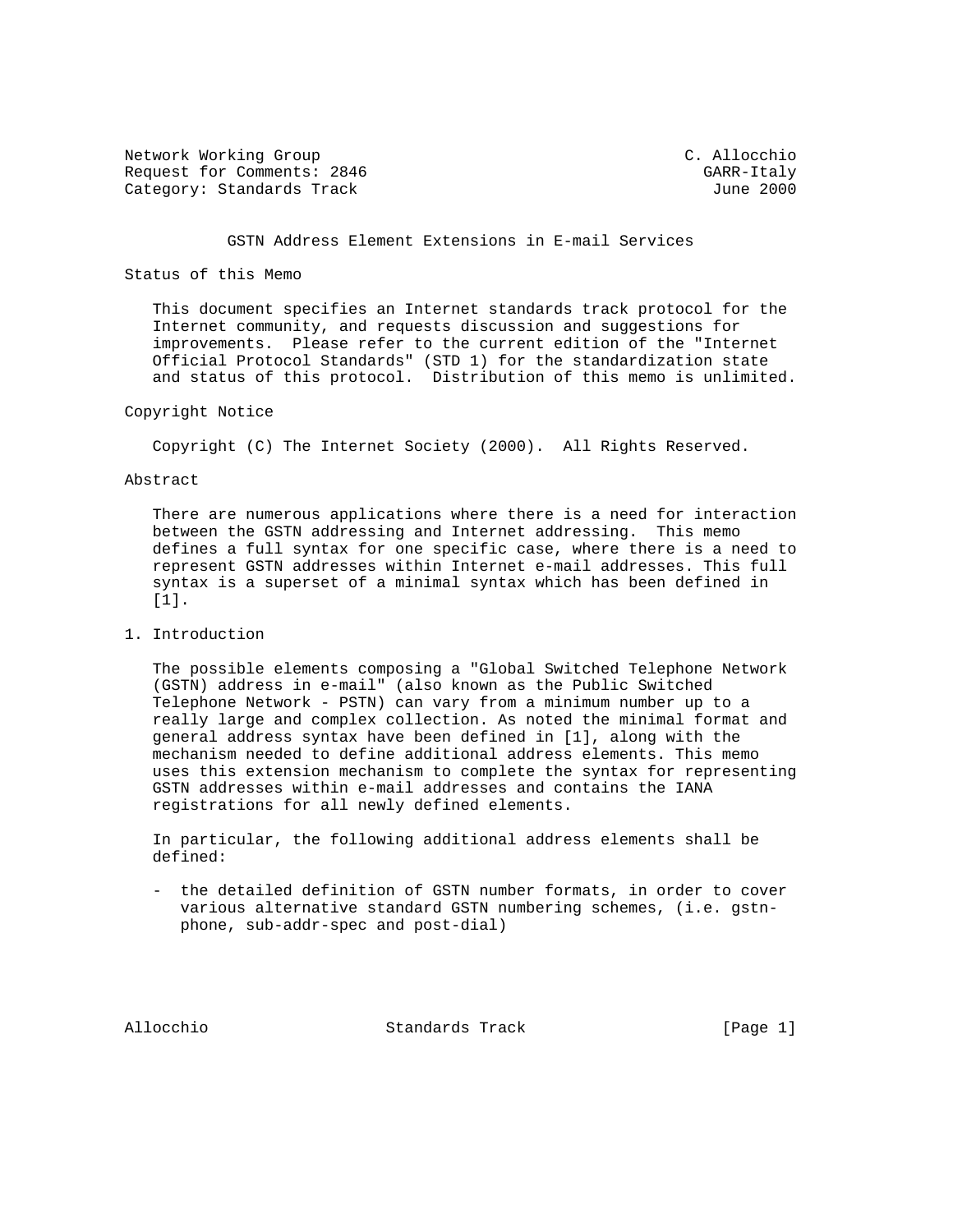- the message originator and/or recipient specification (pstn recipient)

 GSTN addresses in e-mail MAY contain additional elements defined and registered in other specifications (see for example "T33S" element in [2]), but they MUST use definitions contained in this memo for those elements specified here.

 In particular, "service-selector" names and "qualif-type1" elements MUST be registered with IANA, and published within the "ASSIGNED NUMBERS" document. This provides a standard mechanism for extending the element sets and should avoid unnecessary duplication. IANA Registration form templates for the purpouse of registering new elements are provided in Appendix B. In addition the IANA consideration section of this document defines the procedures required to proceed with new registrations.

 A collection of forms for already defined "service-selector" and "qualif-type1" elements is listed in appendix C and appendix D respectively.

 In particular, efforts have been made to maintain compatibility with elements defined in existing e-mail gateway services and standard specifications. For example, to the extent possible, compatibility has been maintained with the MIXER [3] gateways specifications.

1.1 Relationship with Internet addressing other than e-mail

 Even if in this memo we focus on e-mail addresses, a number of elements defined in this specification can also be used for other specifications dealing with embedding GSTN addresses into other addresses: for example there is some work in progress about URLs specification which adopts similar definitions, with slight changes in the global syntax due to specific URL format.

1.2 Terminology and Syntax conventions

 In this document the formal definitions are described using ABNF syntax, as defined into [4]. We will also use some of the "CORE DEFINITIONS" defined in "APPENDIX A - CORE" of that document. The exact meaning of the capitalised words

 "MUST", "MUST NOT", "REQUIRED", "SHALL", "SHALL NOT", "SHOULD", "SHOULD NOT", "RECOMMENDED", "MAY", "OPTIONAL"

is defined in reference [5].

Allocchio Standards Track [Page 2]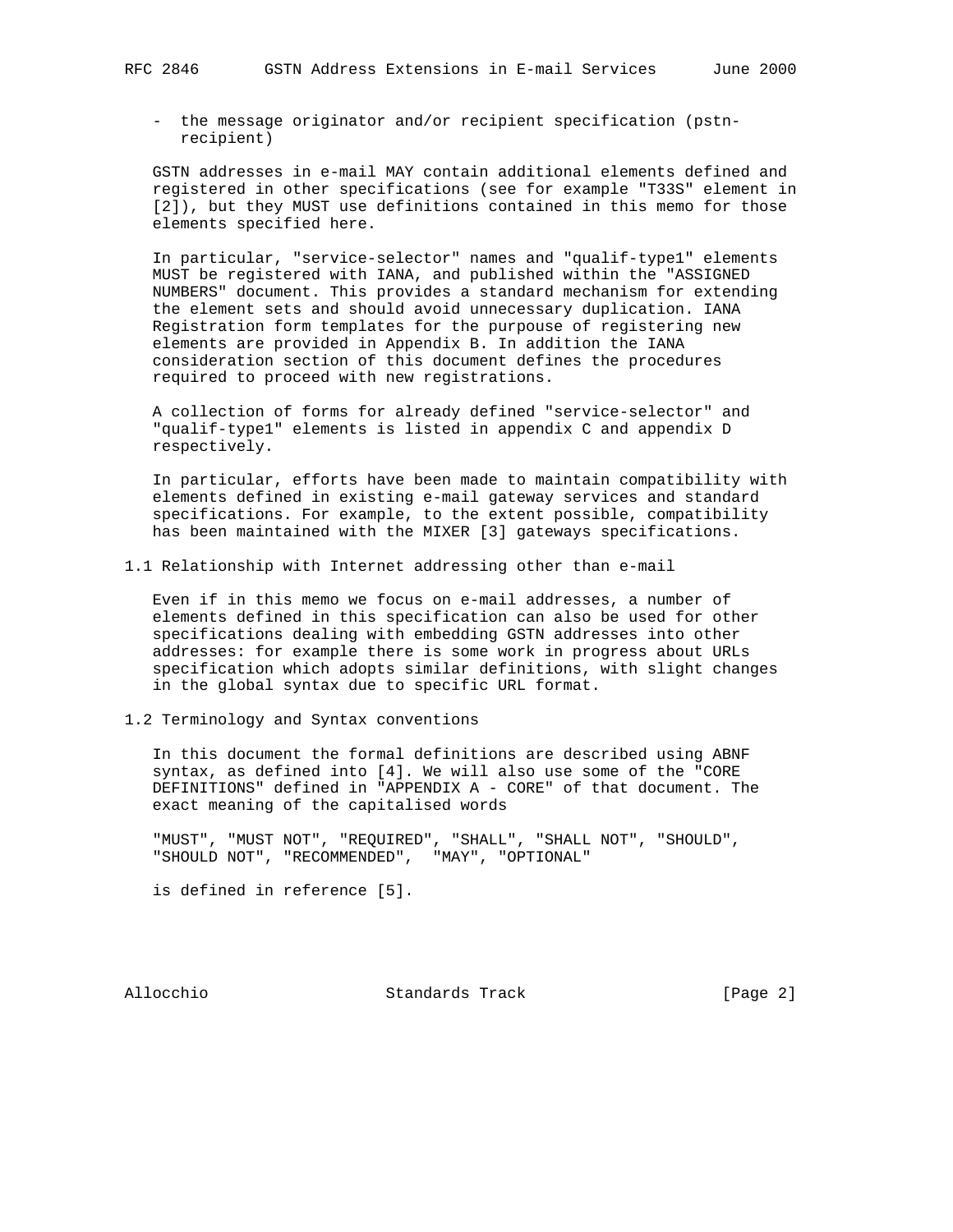2. GSTN extended number and pstn-mbox extended format

 In reference [1], section 2, the minimal definition of pstn-mbox includes the global-phone element, and further details are defined in [1] section 2.1.

 However other non global-phone numbering schemes are also possible. Thus, the minimal set syntax defined in [1] shall be extended to enable support for local-phone elements. Therefore, the gstn-phone format is defined as follows:

gstn-phone = ( global-phone / local-phone )

 The complexity of the GSTN system includes also the optional use of subaddresses and post dialling sequences. As a consequence, there is a need to extend the definition of pstn-mbox per [1] to include support for both the minimal set definition and an extended syntax.

The expanded definition of pstn-mbox is as follows:

pstn-mbox = service-selector "=" global-phone

 pstn-mbox =/ service-selector "=" gstn-phone [ sub-addr-spec ] [post-sep post-dial]

 NOTE: see section 4 in the event multiple "sub-addr-spec" elements per pstn-mbox need to be specified.

2.1 The local-phone syntax

 The local-phone element is intended to represent the set of possible cases where the global-phone numbering schema does not apply. Given the different and complex conventions currently being used in the GSTN system, the local-phone definition supports a large number of elements.

The detailed syntax for local-phone elements follows:

local-phone = [ exit-code ] [ dial-number ]

 exit-code = phone-string ; this will include elements such as the digit to ; access outside line, the long distance carrier ; access code, the access password to the service, ; etc...

Allocchio Standards Track [Page 3]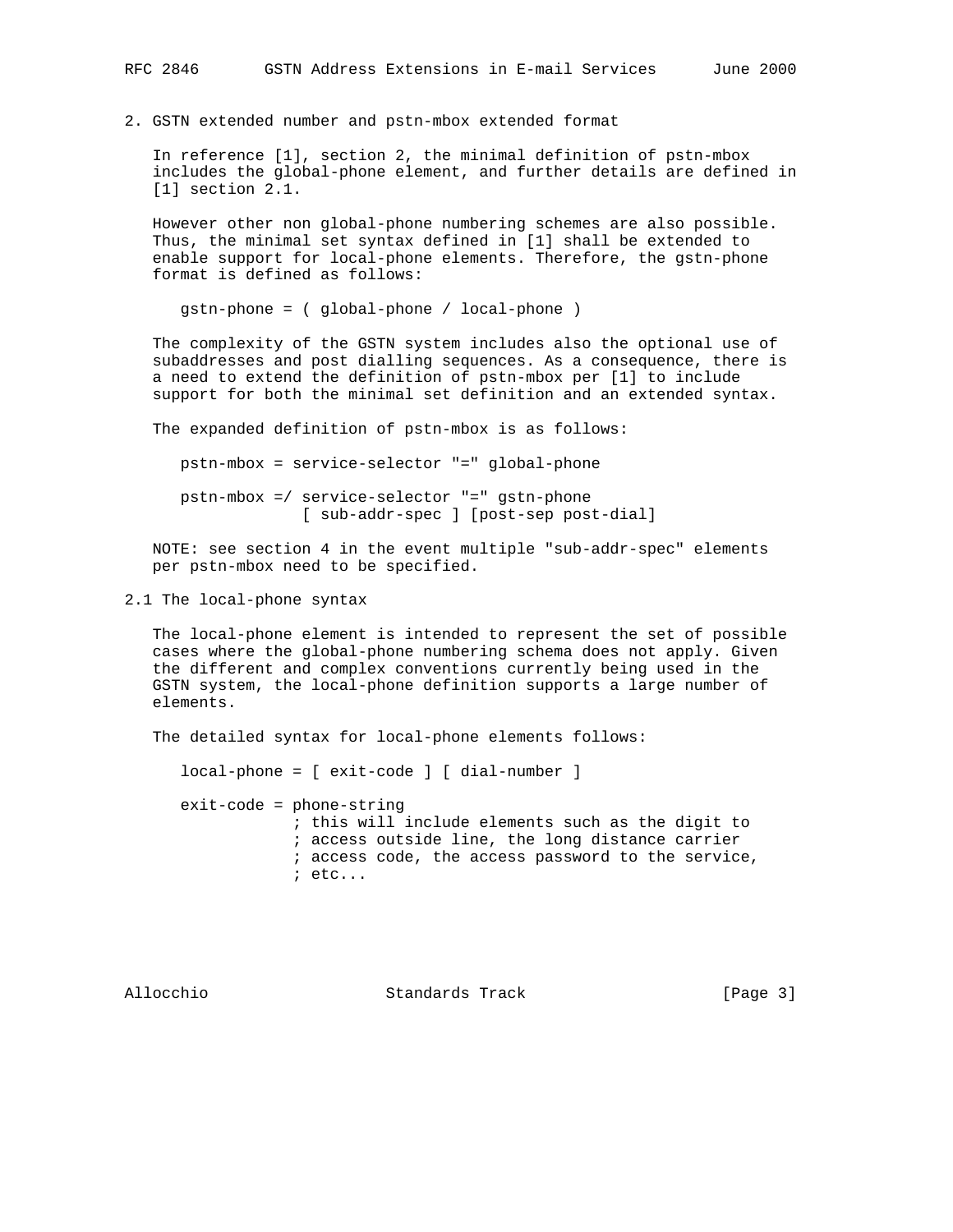```
 dial-number = phone-string
                   ; this is in many cases composed of different elements
                   ; such as the local phone number, the area code
                   ; (if needed), the international country code
                   ; (if needed), etc...
   Note:
      the "+" character is reserved for use in global-phone addresses
      per [7] and MUST NOT be used as the starting character in a
       local-phone string.
      phone-string = 1*( DTMF / pause / tonewait / written-sep )
       DTMF = ( DIGIT / "#" / "*" / "A" / "B" / "C" / "D" )
                      ; special DTMF codes like "*", "#", "A", "B",
                      ; "C", "D" are defined in [6]
                      ; Important Note: these elements only apply for
                      ; alphabetic strings used in DTMF operations.
                      ; They are NOT applicable for the alphabetic
                      ; characters that are mapped to digits on phone
                      ; keypads in some countries.
      pause = "p"
       tonewait = "w"
    The written-sep element is defined in [1], section 2.1.
   Note:
       "pause" and "tonewait" character interpretation in local-phone
      numbers depends on the specific MTA implementation. Thus its exact
      meaning is not defined here. Both "pause" and "tonewait" are case
       insensitive.
    Important Note:
      A local-phone specification is a sequence which should be used
       only by the destination MTA specified by mta-I-pstn (see [1],
       section 3). Per [12], other MTAs should transfer the message
       without modifying the LHS.
2.2 The sub-addr-spec element
    In GSTN service there are cases where a sub-addr-spec is required to
    specify the final destination. In particular there are ISDN
    subaddresses [7], which apply for various services, whereas other
    subaddress types may be service specific (see the fax service T.33
   subaddress [8], [2]).
```
Allocchio Standards Track [Page 4]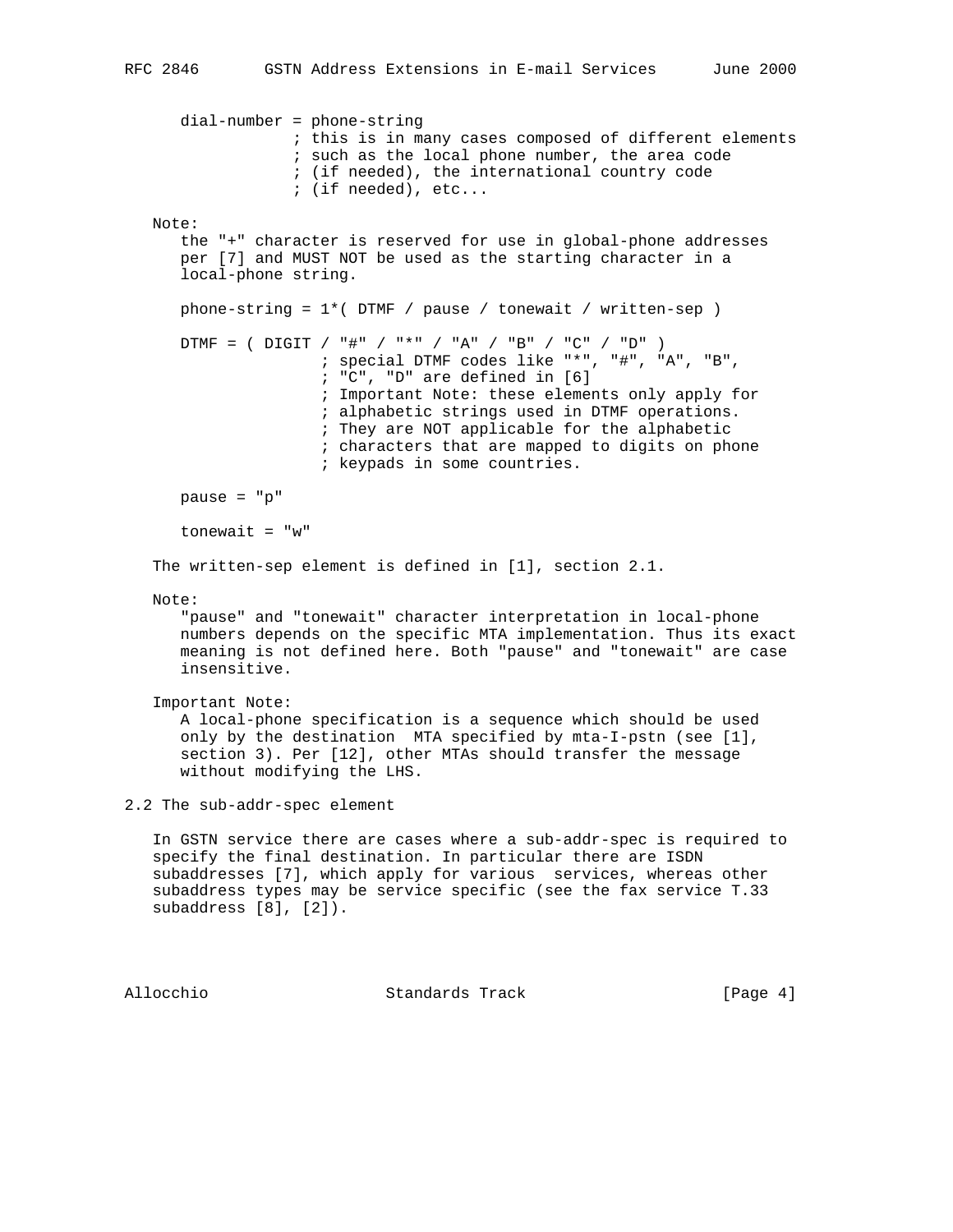Within actual telephone operations there may be cases where different types of subaddresses are used as part of a single complete address. Therefore, the sub-addr-spec syntax definition which follows defines the subaddress element for the context of ISDN use; the T.33 subaddress element is defined in [2], section 2.

The definition of sub-addr-spec is:

sub-addr-spec = [ isdn-sep isub-addr ]

In detail:

```
 isdn-sep = "/ISUB="
           ; note that "/ISUB=" is case INSENSITIVE
isub-addr = 1*(DJGT)isub-addr =/1*( DIGIT / written-sep )
```
The IANA registration form for sub-addr-spec is given in appendix D.2

2.3 The post-sep and post-dial elements

 In some cases, after the connection with the destination GSTN device has been established, a further dialling sequence is required to access further services. A typical example is an automated menu driven service using DTMF sequences. These cases may be handled using "post-sep" and "post-dial" elements as defined below:

 post-sep = "/POSTD=" ; note that "/POSTD=" is case INSENSITIVE

post-dial = phone-string

 The IANA registration form for post-sep and post-dial are given in appendix D.3

3. The pstn-recipient

 There are some application where it is valuable to supplement the pstn-mbox element with additional details. Common examples include the use of originator and/or recipient names and physical addresses, particularly in the context of onramp and/or offramp gateways.

 The optional pstn-recipient element provides support for such details.

Allocchio Standards Track [Page 5]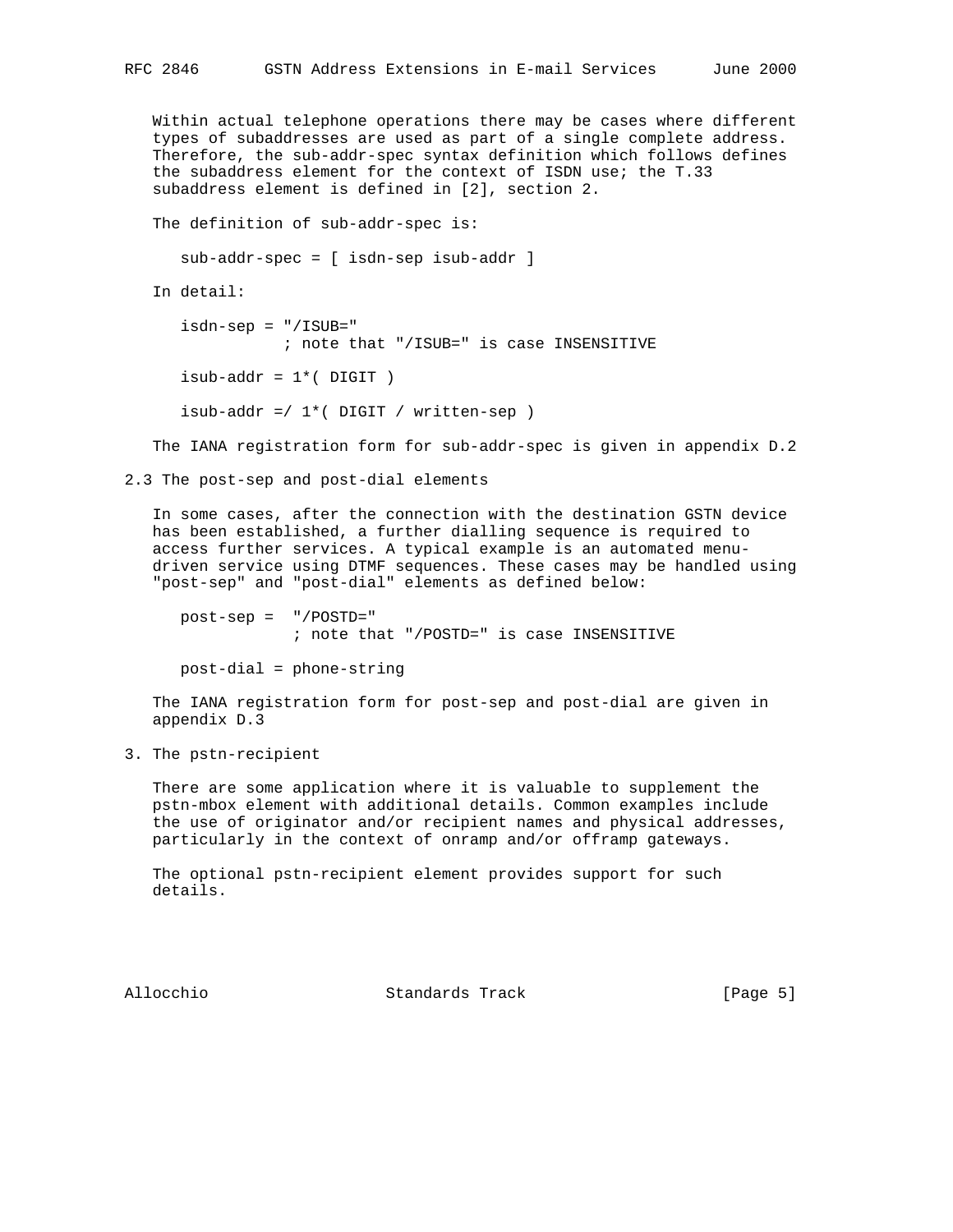As an example, when an offramp fax gateway is involved, the pstn-recipient element could be used to specify the intended recipient on a fax cover page, and the fax cover page headers could be qualified using the originator pstn-recipient information.

 In the interest of a compact syntax, the pstn-recipient element may be used to support both originator and recipient addresses. For all cases within the ABNF definitions to follow, the elements labelled with "recipient" may also be used for originator information.

 The pstn-recipient is a sequence of qualif-type1 elements as defined below:

```
 pstn-recipient = [ recipient-name ]
                  [ 1*( recipient-qualifier ) ]
```
As a consequence, the extended definition of pstn-address becomes:

```
 pstn-address = pstn-mbox [ qualif-type1 ]
```

```
 pstn-address =/ pstn-mbox [ pstn-recipient ] [ qualif-type1 ]
```
 The definition for qualif-type1 elements is contained in [1] section 2.

3.1 The recipient-name

 The recipient-name specifies the personal name of the originator and/or recipient:

 recipient-name = "/ATTN=" pers-name pers-name = [ givenname "." ] [ initials "." ]

surname

 The following definitions come directly from the MIXER specification [3]:

 surname = printablestring givenname =  $1*($  DIGIT / ALPHA / SP / "'" / "+" / "," / "-" / "/" / ":" / "=" / "?" ) initials = 1\*ALPHA

Allocchio Standards Track [Page 6]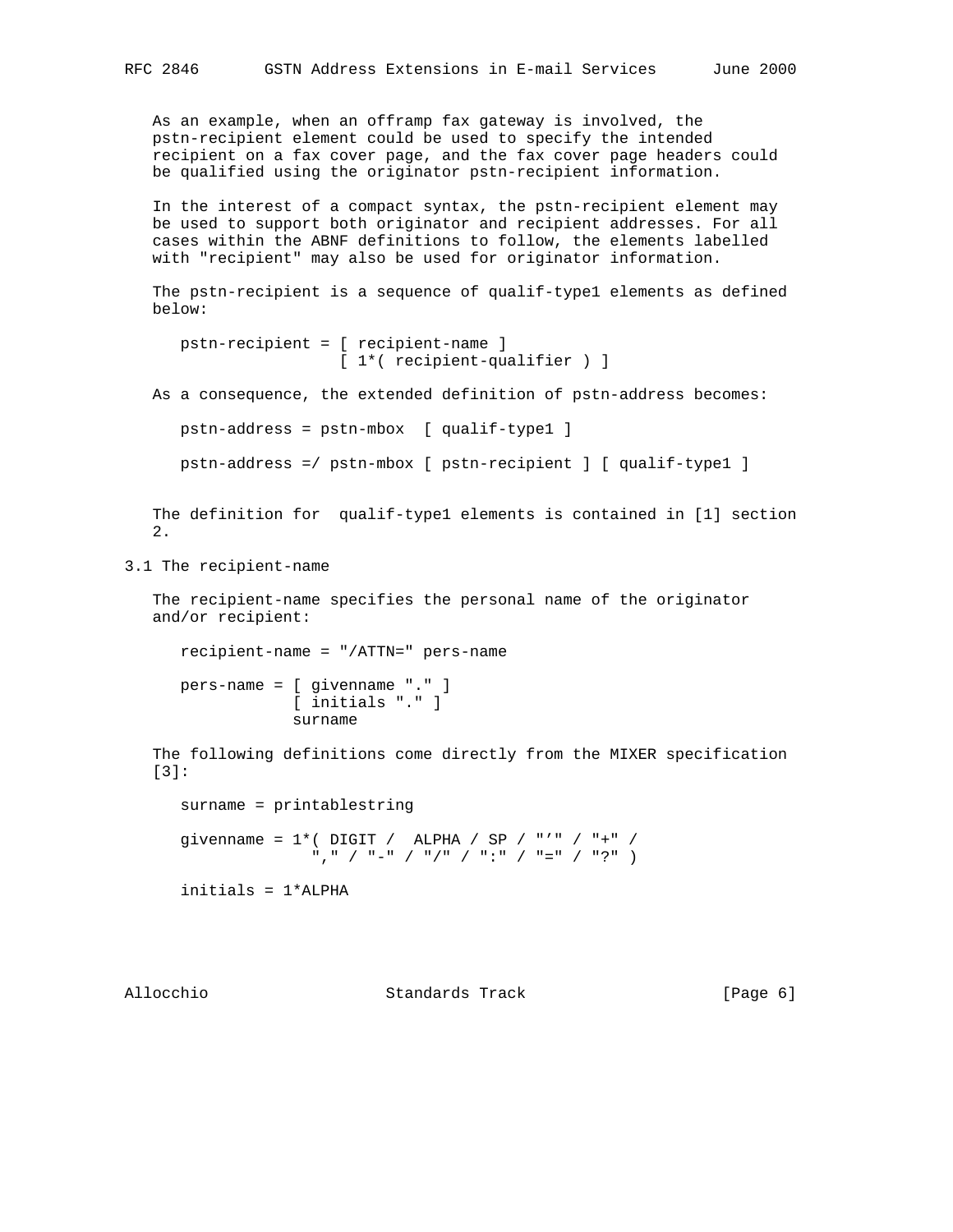Note:

 the "initials" element can specify the middle initial which is common in some countries; however it is also possible to support multiple initials, which may be commonly used in other countries. This allows the complete set of givennames initials in any possible combination. See examples at section 5.2

 It is essential to remember that the "pstn-address" element (in all its components and extensions) MUST strictly follow the "quoting rules" specified in the relevant e-mail standards [11], [12].

 The IANA registration form for recipient-name is given in appendix D.4.

3.2 The extensible recipient-qualifier

 The recipient-name is sometimes not enough to specify completely the originator and/or recipient. An additional set of optional elements, whose specific definition is in most cases application dependent, is thus defined:

recipient-qualifier = ( qualif-type1 / qualif-type2 )

 The recipient-qualifier is a qualif-type1 element, and contains a qualif-type1 element in a recursive definition which allows an extensible format. The purpouse of qualif-type2 element is to permit additional extensibility for items which go beyond the scope of those defined for use with the qualif-type1 element.

A series of qualif-type2 elements are defined below:

qualif-type2 = "/" qual2-label "=" string

 qual2-label = "ORG" / "OFNO" / "OFNA" / "STR" / "ADDR" "ADDU" / "ADDL" / "POB" / "ZIP" / "CO"

string = PCHAR

; note that printable characters are %x20-7E

 printablestring = 1\*( DIGIT / ALPHA / SP / "'" / "(" / ")" / "+" / "," / "-" / "." / "/" / ":" / "=" / "?" ) ; this definition comes from ITU F.401 [9] ; and MIXER [3]

Allocchio Standards Track [Page 7]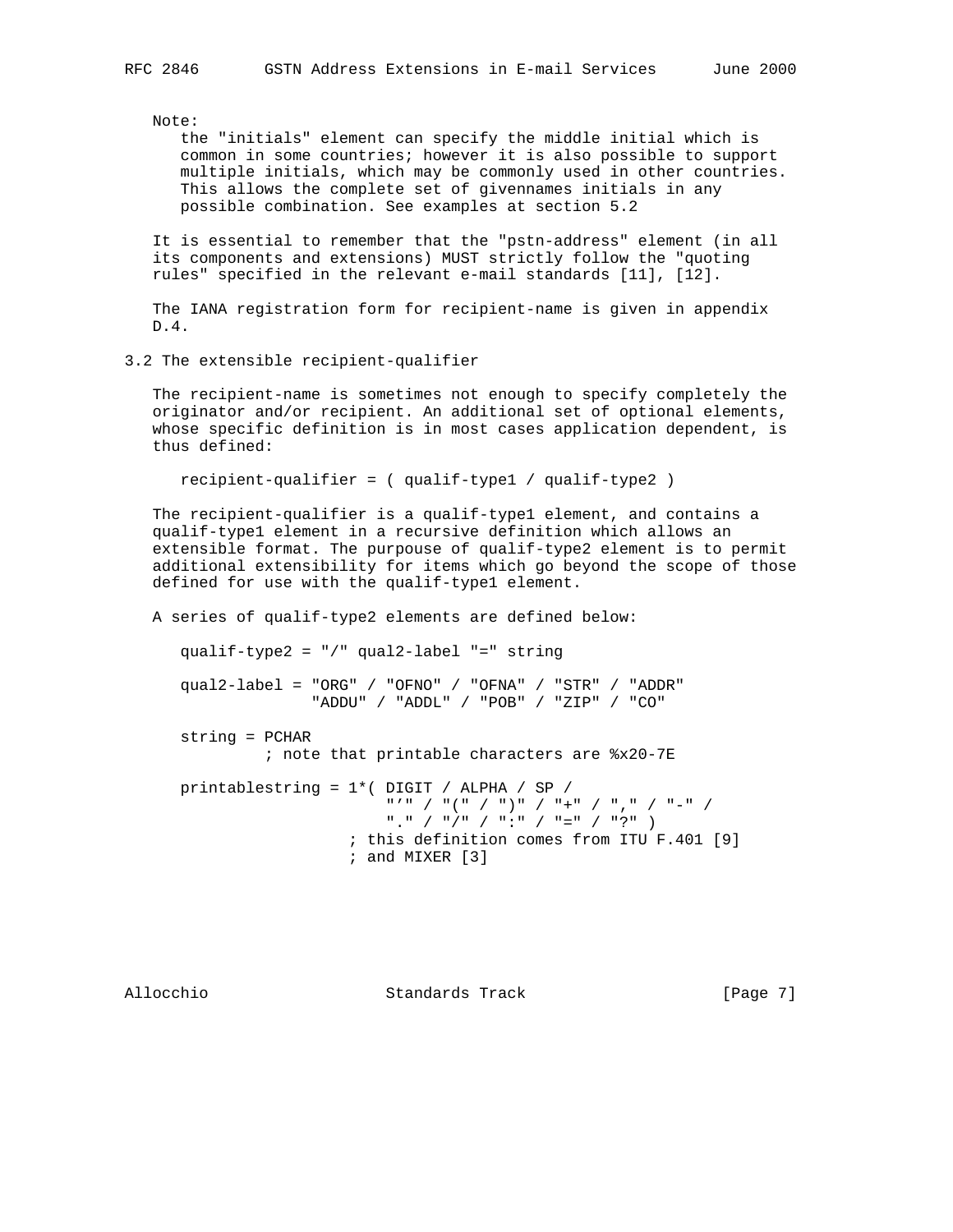Table 1 includes short definition of qual2-label fields:

```
 Table 1 - qual2-label
```
 qual2-label Description ----------------------------------------------------------------- "ORG" Organization Name for Physical Delivery (example: ACME Inc) "OFNO" Office Number for physical delivery (example: BLD2-44) "OFNA" Office Name for physical delivery (example: Sales) "STR" Street address for physical delivery (example: 45, Main Street) "ADDR" Unformatted postal address for physical delivery (example: HWY 14, Km 94.5 - Loc. Redhill) "ADDU" Unique postal name for physical delivery (example: ACMETELEX) "ADDL" Local postal attributes for physical delivery (example: Entrance 3, 3rd floor, Suite 296) "POB" Post Office Box for physical delivery "ZIP" Postal ZIP code for physical delivery "CO" Country Name for physical delivery -----------------------------------------------------------------

 One or a combination of some of the above elements is usually enough to exactly specify the originator and/or recipient of the message. The use of a large number of these elements could in fact create a very long recipient-qualifier. Thus, only the strictly needed elements SHOULD be used. The maximum total length of the pstn-email MUST in fact not exceed the limits specified in the relevant e-mail standards [11] [12].

 IMPORTANT NOTE: Although the meaning of the above elements is derived directly from similar elements available in F.401 specification [9], the naming convention used in this document is explicitly different. In this way a conflict is avoided with related X.400 addressing rules. Other specification which use the extension mechanism of this document to define new qualif-type1 elements which overlap with F.401 are cautioned to create new labels which are different than those used in F.401.

Allocchio Standards Track [Page 8]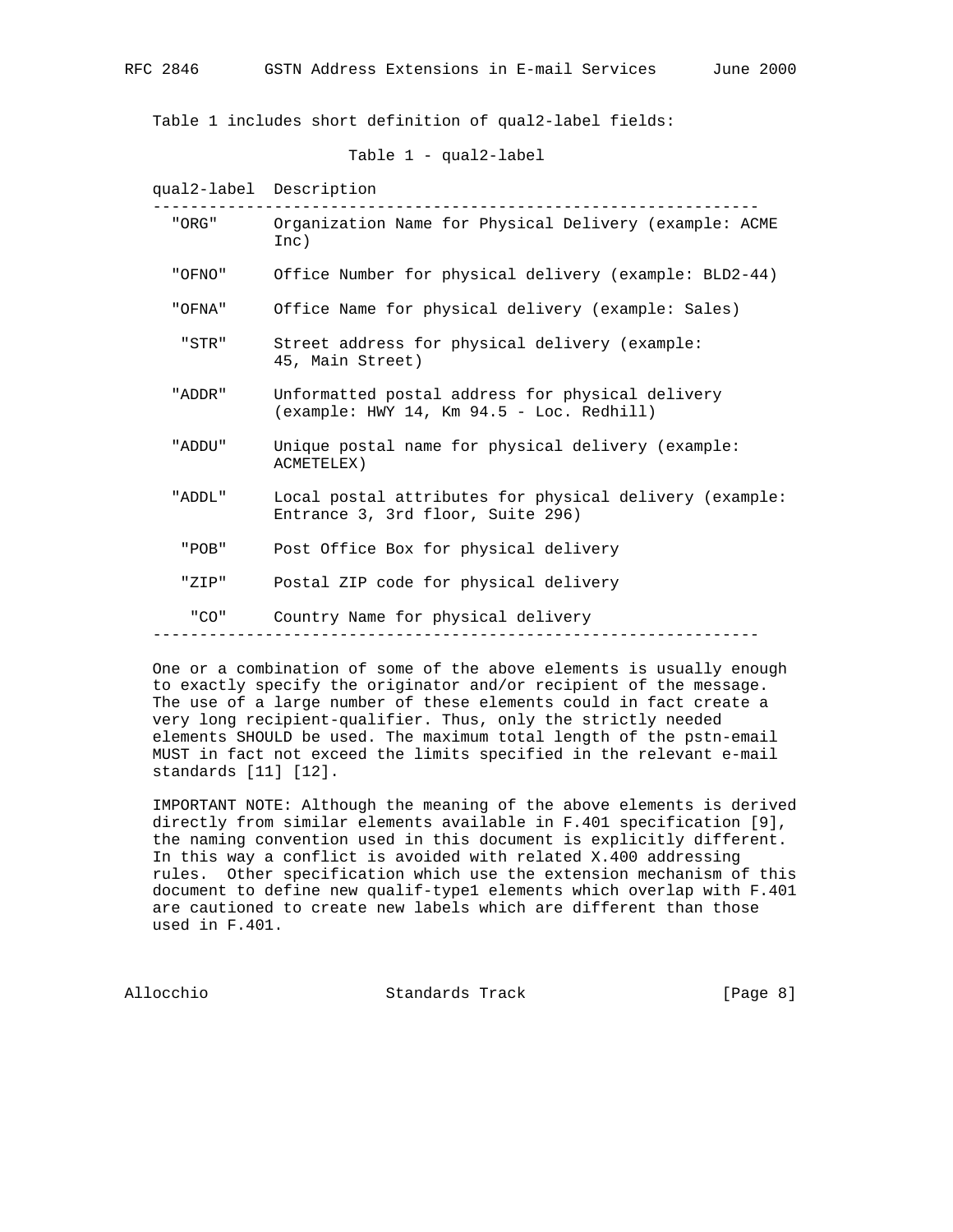The IANA registration form for these elements is given in appendix D.5 to D.14.

4. Multiple sub-addr-spec cases

 There are some instances in GSTN applications where multiple subaddresses are used: T.33 subaddresses in fax service are one of these cases. In e-mail practice a separate and unique e-mail address is always used for each recipient; as such, if multiple subaddresses are present, the use of multiple "pstn-email" elements [1] is REQUIRED.

Implementors' note:

 The UA MAY accept multiple subaddress elements for the same global-phone, but it MUST generate multiple "pstn-mbox" elements when submitting the message to the MTA.

5. Examples

 In order to clarify the specification we present here a limited set of examples. Many of the examples refer to the fax service, but also additional possible services are included. Check also the examples in [1] and [2] for additional information. Please note that all the examples are for illustration purpouses, only.

5.1 pstn-mbox examples

 A pstn-mbox address in Italy for the fax service, dialled from U.S.A., using local-phone, without sub-addr-spec and without written-sep:

FAX=0103940226338

 A pstn-mbox address in Germany for an hypothetical XYZ service, using global-phone, with ISDN sub-addr-spec 1234 and written-sep ".":

XYZ=+49.81.7856345/ISUB=1234

 A pstn-mbox address in U.S.A. for fax service, using global-phone, with T.33 sub-addr-spec 8745, with written-sep "-" and post-dial sequence p1w7005393w373

FAX=+1-202-455-7622/T33S=8745/PostD=p1w7005393w373

 A pstn-mbox address in Italy for fax service, using local-phone, dialed from an MTA in Germany, (international access code "00", with ISDN subaddress 9823, with T.33 subaddress "4312" and without pause or written-sep:

Allocchio Standards Track [Page 9]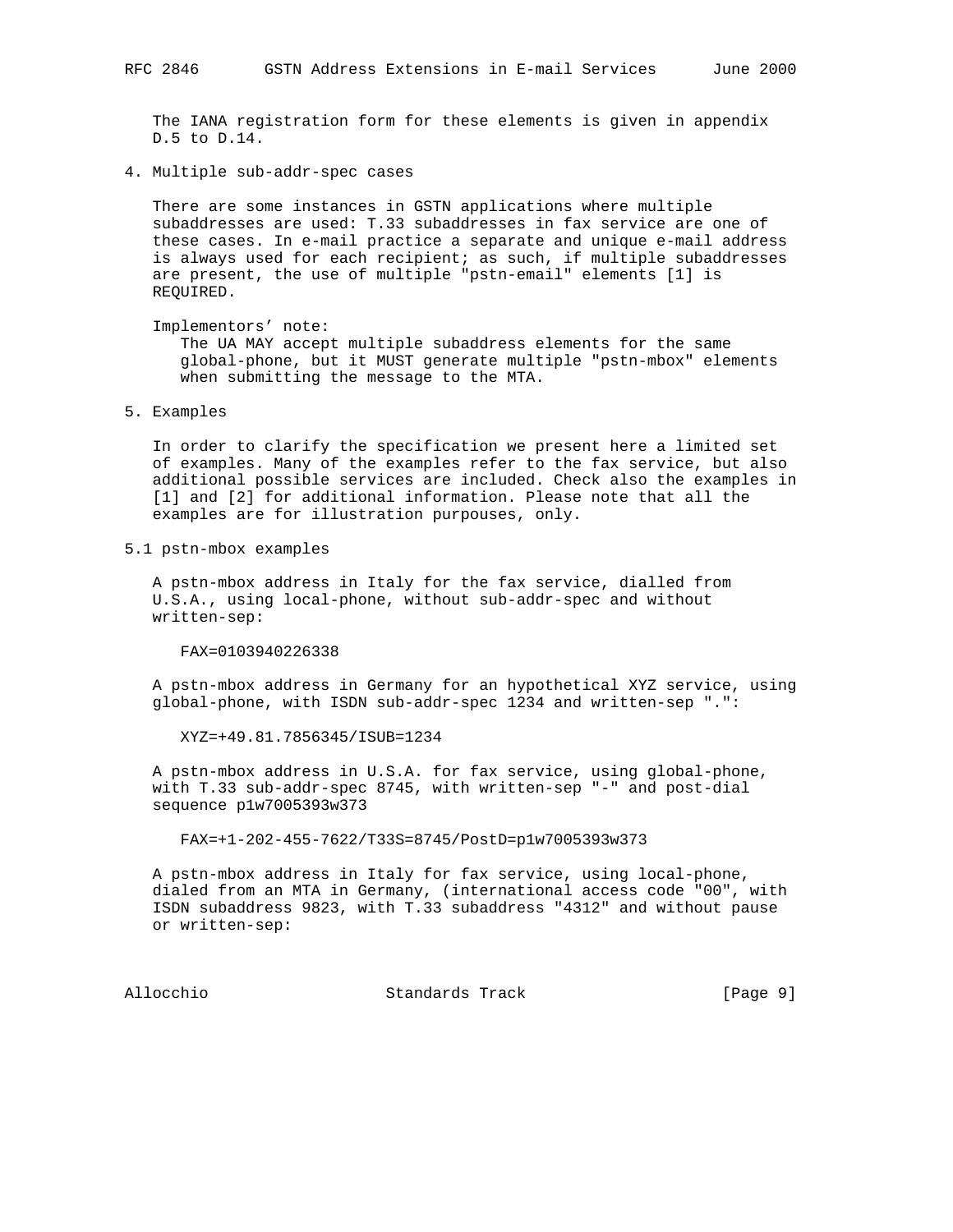FAX=003940226338/Isub=9823/T33S=4312

 The same pstn-mbox address in Italy, using local-phone dialed from an MTA in Italy (long distance call), with long distant access "0", with exit-code "9", T.33 subaddress "4312", pause "p" and written-sep ".":

FAX=9p040p22.63.38/t33s=4312

 A pstn-mbox address in North America for hypothetical service XYZ, using global-phone, without sub-addr-spec and written-sep "-" and ".":

XYZ=+1.202.344-5723

 A pstn-mbox address for fax service in France, using local-phone dialed from an MTA in France (long distance call), with exit-code "0", T.33 subaddress "3345" and pause "p":

FAX=0p0134782289/T33s=3345

 A pstn-mbox address for fax service in North America, using local phone, without sub-addr-spec, without local-number, using only post dial sequences to reach numbers stored in a locally defined short dial numbers database, where 6743 is an access password, and 99p51 is the sequence to access the local short-dial number:

FAX=/postd=w6743w99p51

5.2 pstn-recipient examples

 Here are a number of pstn-recipient examples. Please note that pstn recipient is just an optional element, and thus a pstn-mbox element also is required in a pstn-address.

 A pstn-recipient using only recipient-name, with givenname initials and surname:

/ATTN=Tom.J.Smiths

 A pstn-recipient using only recipient-name, with givenname, a complete set of initials (including the first name initial "C") and surname (where the "real life" givennames are "Carlo Maria Luis Santo" and the surname is "Nascimento"):

/ATTN=Carlo.CMLS.Nascimento

 A pstn-recipient using only recipient-name, with givenname and surname:

Allocchio Standards Track [Page 10]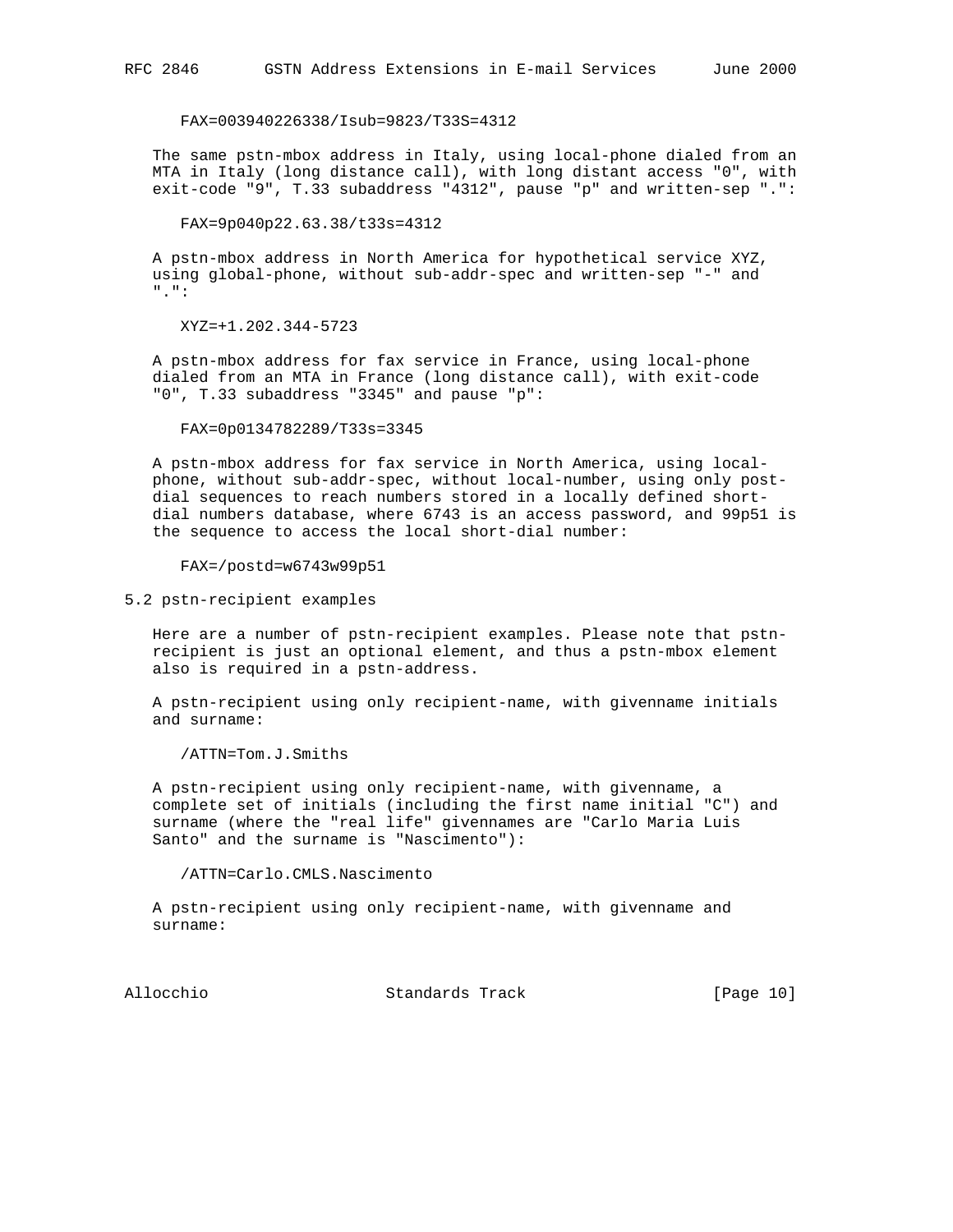/ATTN=Mark.Collins

A pstn-recipient using only recipient-name, with surname only:

/ATTN=Smiths

 A pstn-recipient using recipient-name, and one recipient-qualifier element:

/ATTN=J.Smiths/OFNA=Quaility-control

A pstn-recipient using two recipient-qualifier extension, only:

/OFNO=T2-33A/OFNA=Quality-Ccontrol

A fax-recipient using some recipient-qualifier for physical delivery:

/STR=45, Main.Street/OFNA=Sales.dept

5.3 pstn-address examples

 Some pstn-address examples, obtained combining elements from previous examples. There are complete addresses which can be used as "local part" (LHS) element of an e-mail address.

Without optional pstn-recipient (fax service):

FAX=+12023445723

With pstn-recipient (XYZ service):

XYZ=+3940226338/ATTN=Mark.Collins

 With pstn-recipient made of two recipient-qualifier extensions (fax service):

FAX=9p040p22.63.38/t33s=4312/ofno=T2-33A/OFNA=Q-C

5.4 pstn-email examples

 Here are the same addresses as before, where "faxgw" is the mta-I-pstn field for the fax service.

FAX=+12023445723@faxgw

FAX=+39-40-226338/ATTN=Mark.Collins@faxgw

FAX=9p040p226338/T33S=4312/OFNO=T2-33A/OFNA=Q-C@faxgw

Allocchio Standards Track [Page 11]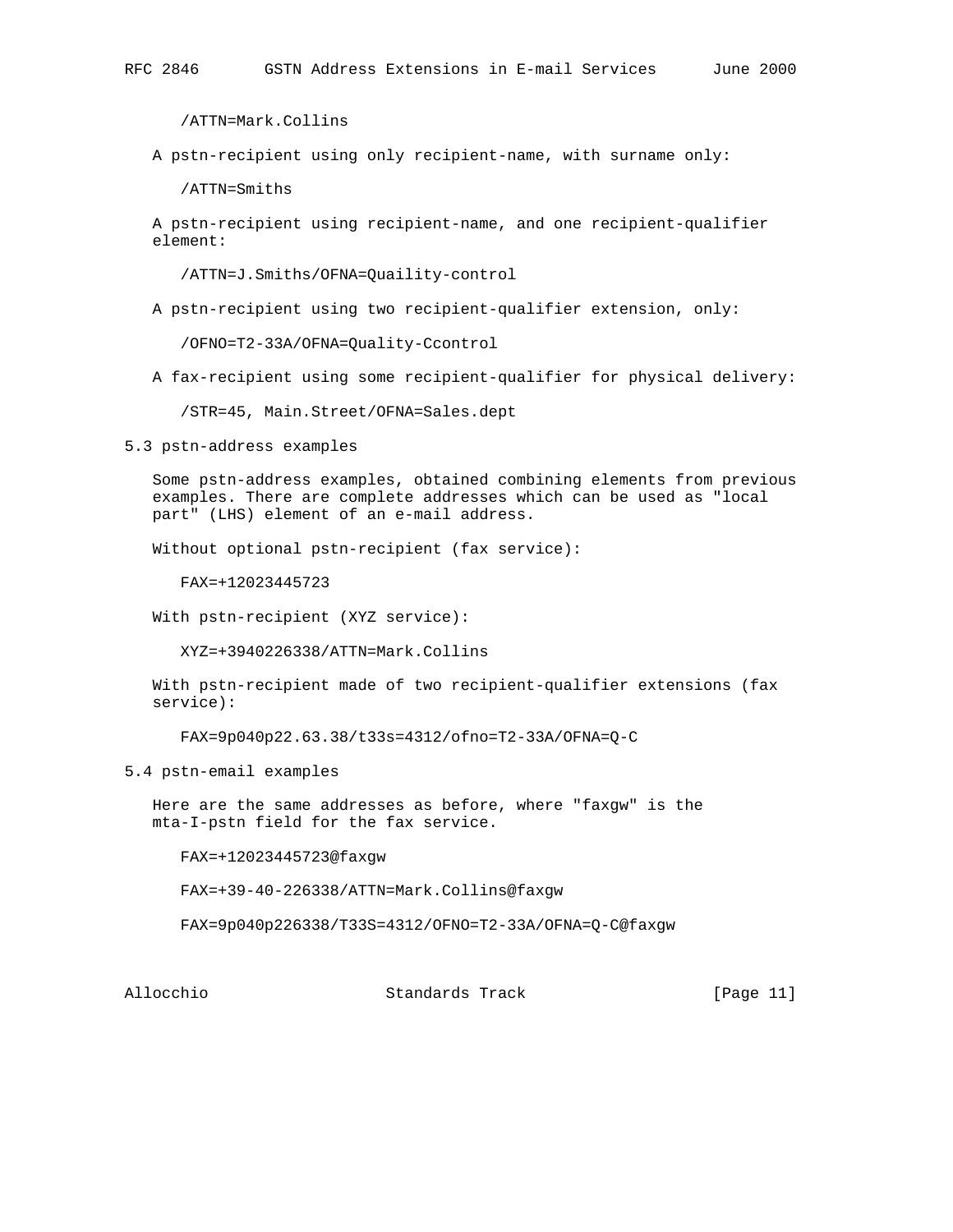FAX=+39040226338/ATTN=Mark.Collins/@faxgw

 NOTE: the optional "/" in front for the "@" sign can be generated by gateways to other services, like MIXER [3].

5.5 A complete SMTP transaction example:

Here is an example of complete SMTP transaction.

 S: <listening on SMTP port> C: <opens connection to SMTP port> S: 220 foo.domain.com ESMTP service ready C: EHLO pc.mailfax.com S: 250 foo.domain.com says hello C: MAIL FROM:<tom@mailfax.com> S: 250 <tom@mailfax.com> Sender ok C: RCPT TO:<FAX=+3940226338@foo.mailfax.com> S: 250 <FAX=+3940226338> recipient ok C: DATA S: 354 Enter your data C: From: Thomas Blake <tom@mailfax.com> C: To: Jim Burton <FAX=+3940226338@foo.mailfax.com> C: Subject: Hello there C: MIME-version: 1.0 C: Date: Mon, 01 Sep 1997 18:14:23 -0700 C: Content-Type: multipart/mixed; boundary=16820115-1435684603#2306 C: C: This is a MIME message. It contains a C: TIFF fax bodypart C: C: --16820115-1435684603#2306 C: Content-Type: image/TIFF C: Content-Transfer-Encoding: BASE64 C: Content-Description: FAX C: C: ABAA745HDKLSW932ALSDL3ANCVSASDFLALSDFA C: 87AASS2999499ASDANASDF0000ASDFASDFNANN C: 87BBHDXBADS00288SADFNAZBZNNDNNSNNA11A0 C: H8V73KS0C8JS6BFJEH78CDWWDUJEDF7JKES8==  $C:$  --16820115-1435684603#2306-- $\mathtt{C:}$  . S: 250 Okay C: QUIT S: 221 Goodbye

Allocchio Standards Track [Page 12]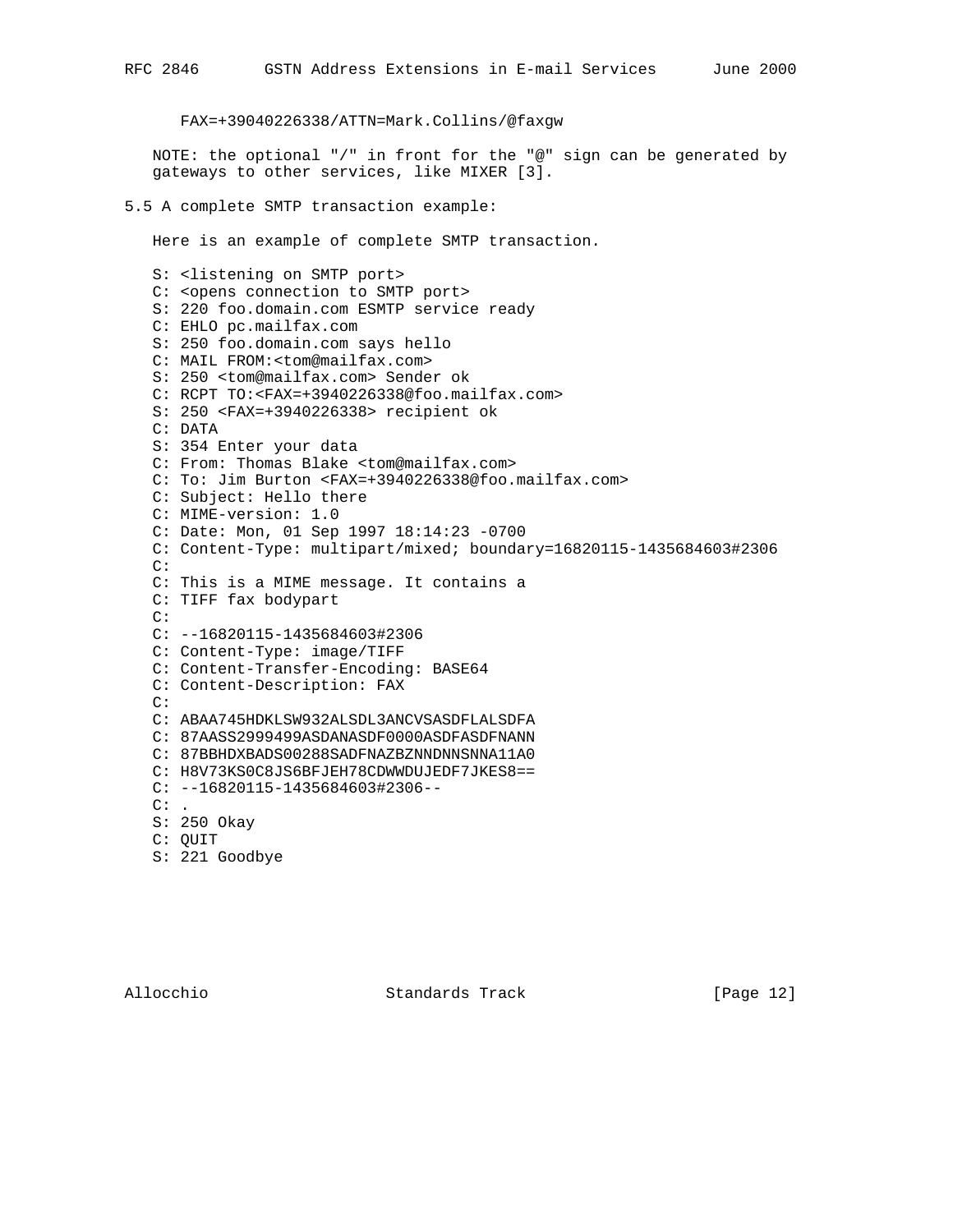### 6. Conclusion

 This proposal creates a standard set of extensions for GSTN addresses, enriching the existing minimal specification [1]. The proposal is consistent with existing e-mail standards, but allows a more detailed GSTN address specification, including per originator and/or recipient specific elements. The IANA registration mechanism to permit the addition of new services and qualifiers using the GSTN addresses is also provided.

### 7. Security Considerations

 This document specifies a means by which GSTN addresses and more can be encoded into e-mail addresses. Since e-mail routing is determined by Domain Name System (DNS) data, a successful attack to DNS could disseminate tampered information, which causes e-mail messages to be diverted via some MTA or Gateway where the security of the software has been compromised.

 There are several means by which an attacker might be able to deliver incorrect mail routing information to a client. These include: (a) compromise of a DNS server, (b) generating a counterfeit response to a client's DNS query, (c) returning incorrect "additional information" in response to an unrelated query. Clients SHOULD ensure that mail routing are based only on authoritative answers. Once DNS Security mechanisms [7] become more widely deployed, clients SHOULD employ those mechanisms to verify the authenticity and integrity of mail routing records.

 Some GSTN service require dialing of private codes, like Personal Identification Numbers, to dial a G3 fax recipient or to access special services. As e-mail addresses are transmitted without encoding over the MTAs transport service, this could allow unauthorized people to gain access to these codes when used inside local-phone. More over these codes might appear in some cases in the originator and/or recipient addresses on cover pages delivered via offramp gateways to G3 fax recipients. Senders SHOULD be provided methods to prevent this disclosure, like code encryption, or masquerading techniques: out-of-band communication of authorization information or use of encrypted data in special fields are the available non-standard techniques.

Allocchio Standards Track [Page 13]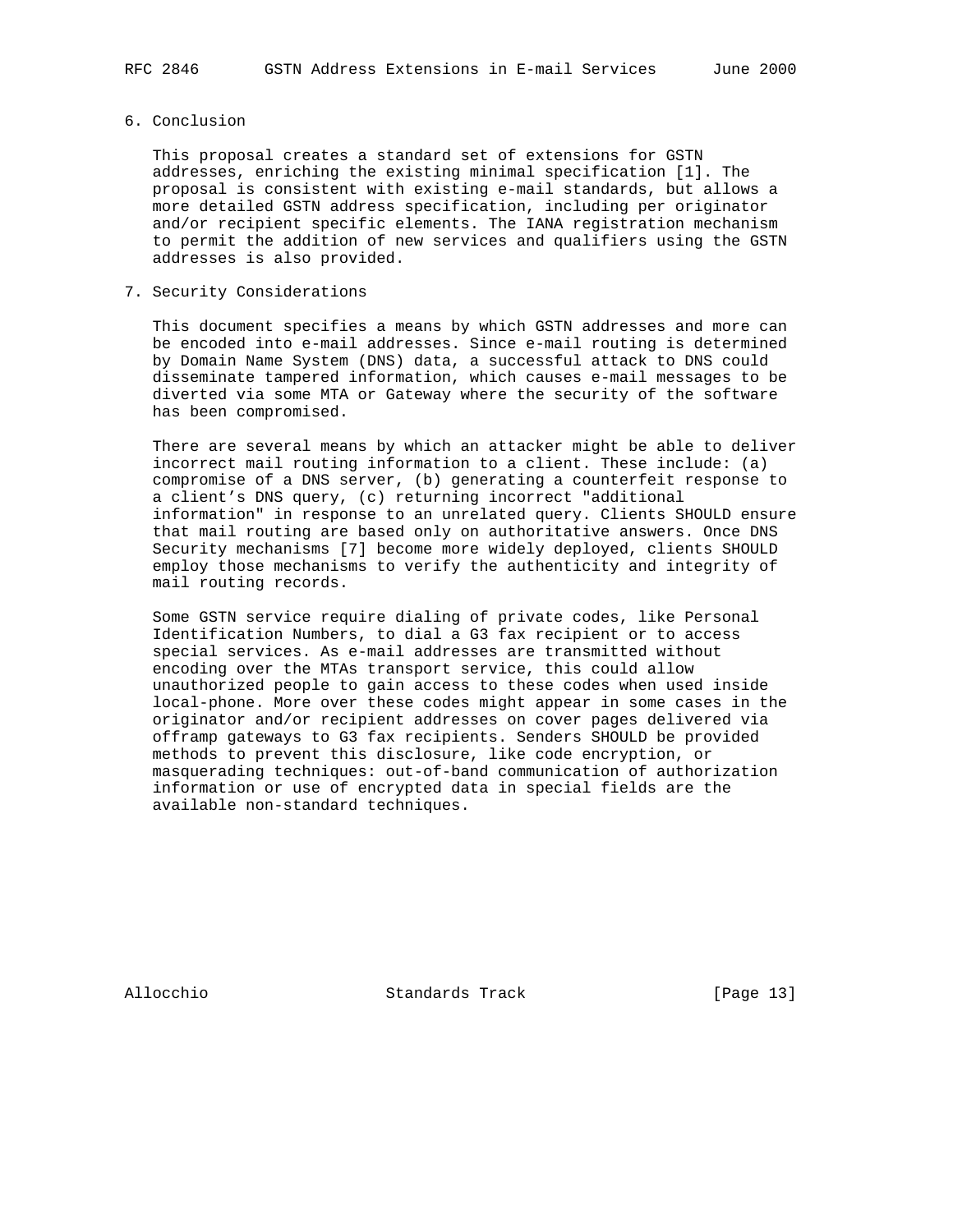## 8. Appendix A: Collected ABNF Syntax

```
 In this section we provide a summary of ABNF specifications defining
 both the minimal [1] and the extended elements of pstn-address.
    pstn-email = ["/"] pstn-address ["/"] "@" mta-I-pstn
   mta-I-pstn = domain pstn-address = pstn-mbox [ qualif-type1 ]
    pstn-address =/ pstn-mbox [ pstn-recipient ] [ qualif-type1 ]
    pstn-mbox = service-selector "=" global-phone
    pstn-mbox =/ service-selector "=" gstn-phone
                 [ sub-addr-spec ] [post-sep post-dial]
   service-selector = 1*( DIGIT / ALPHA / "-" )
    qualif-type1 = "/" keyword "=" string
   keyword = 1*( DIGIT / ALPHA / "-" )
    string = PCHAR
    gstn-phone = ( global-phone / local-phone )
    global-phone = "+" 1*( DIGIT , written-sep )
    local-phone = [ exit-code ] [ dial-number ]
    exit-code = phone-string
    dial-number = phone-string
    phone-string = 1*( DTMF / pause / tonewait / written-sep )
   DTMF = ( DIGIT / "#" / "*" / "A" / "B" / "C" / "D" )written-sep = ( " - " / " . " ) pause = "p"
   tonewait = "w" sub-addr-spec = [ isdn-sep isub-addr ]
```
Allocchio Standards Track [Page 14]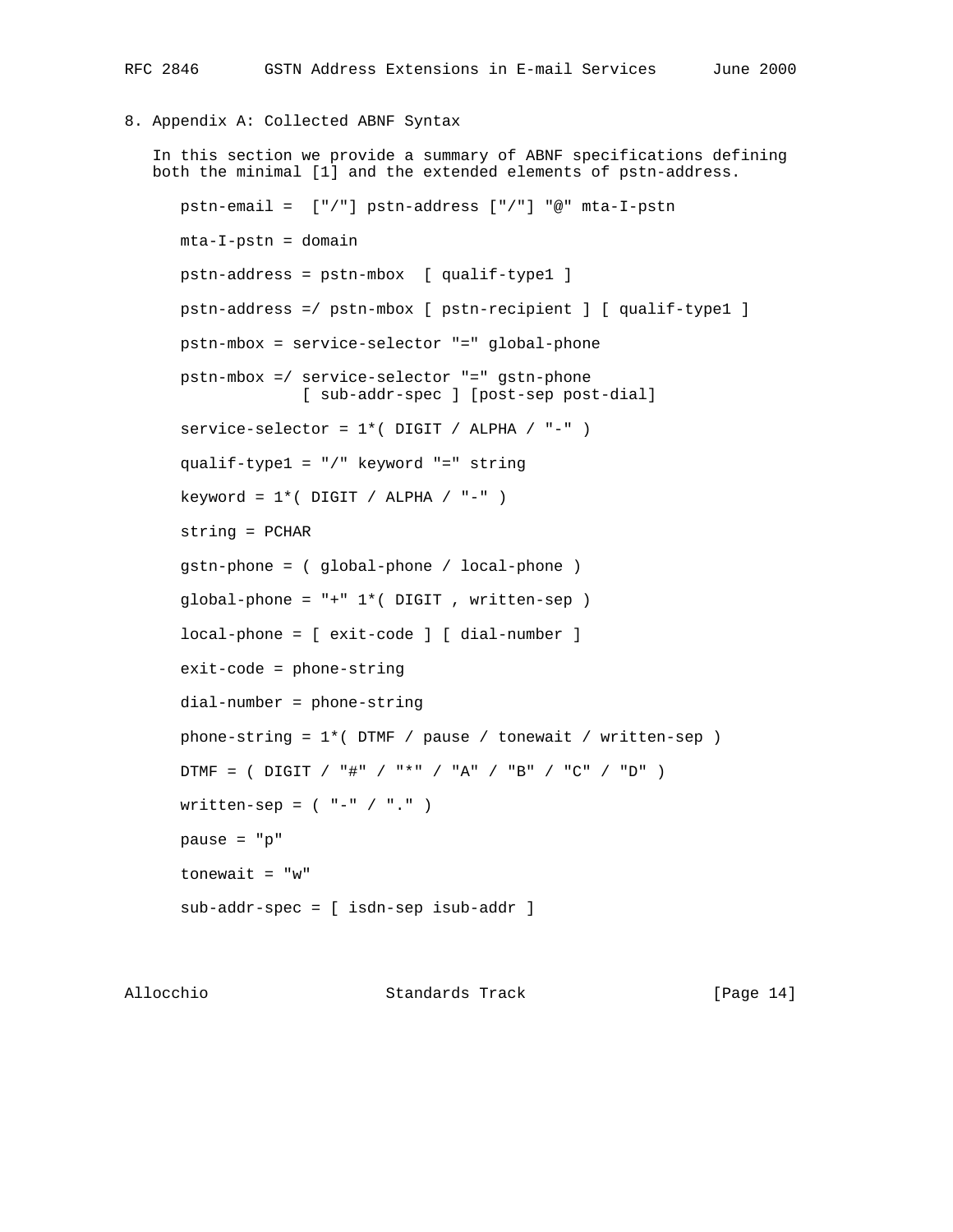```
 isdn-sep = "/ISUB="
isub-addr = 1*(DJGT) isub-addr =/ 1*( DIGIT / written-sep )
 post-sep = "/POSTD="
 post-dial = phone-string
 pstn-recipient = [ recipient-name ]
                  [ 1*( recipient-qualifier ) ]
 recipient-name = "/ATTN=" pers-name
 pers-name = [ givenname "." ]
             [ initials "." ]
             surname
 surname = printablestring
givenname = 1*( DIGIT / ALPHA / SP / "'" / "+" /
               "," / "-" / "/" / ":" / "=" / "?" )
 initials = 1*ALPHA
 recipient-qualifier = ( qualif-type1 / qualif-type2 )
 qualif-type2 = "/" qual2-label "=" string
 qual2-label = "ORG" / "OFNO" / "OFNA" / "STR" / "ADDR"
               "ADDU" / "ADDL" / "POB" / "ZIP" / "CO"
 printablestring = 1*( DIGIT / ALPHA / SP /
                       "'" / "(" / ")" / "+" / "," / "-" /
                       "." / "/" / ":" / "=" / "?" )
```
10. Appendix B: IANA Considerations

 As the service-selector and qualif-type1 elements values are extensible ones, they MUST be registered with IANA.

 To register a service-selector or a qualif-type1 element, the registration form templates given in B.1 and B.2 MUST be used. Any new registration MUST fulfill the "Specification Required" criterion, as defined in RFC 2434, section 2 [13]:

Allocchio Standards Track [Page 15]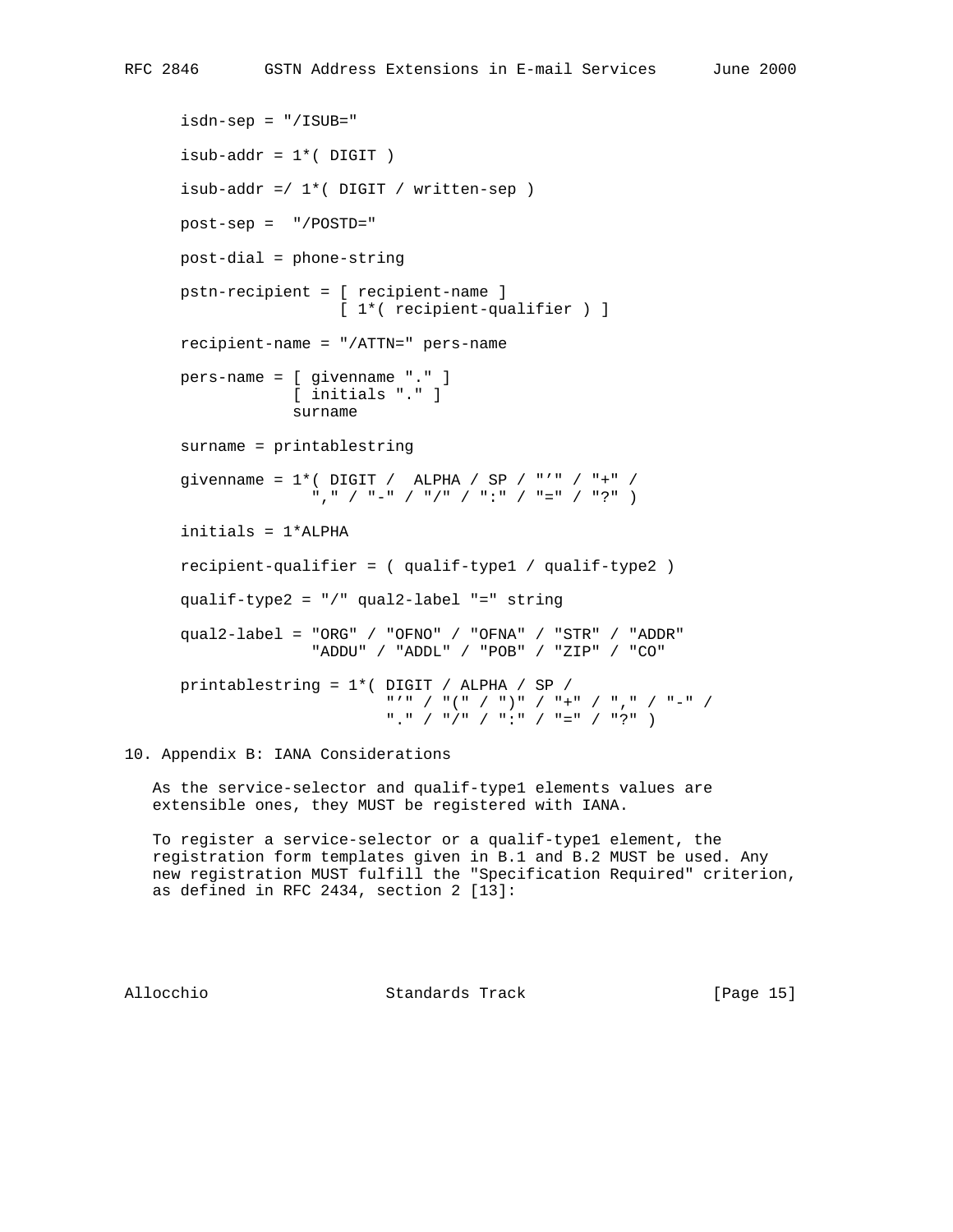"Specification Required - Values and their meaning MUST be documented in an RFC or other permanent and readily available reference, in sufficient detail so that interoperability between independent implementations is possible."

 IANA MUST NOT accept registrations which are not supplemented by a Specification as defined above and which are not fully specified according to the template forms given in B.1 and B.2. In case of need for further consultation about accepting a new registration, IANA SHOULD refer to the Application Area Director to be directed to the appropriate "expert" individual or IETF Working Group.

 After successful registration, IANA should publish the registered new element in the appropriate on-line IANA WEB site, and include it into the updates of the "Assigned Numbers" RFC series.

 B.1: IANA Registration form template for new values of GSTN address service-selector

 To: IANA@isi.edu Subject: Registration of new values for the GSTN address service-selector specifier "foo"

service-selector name:

foo

Description of Use:

 foo - ("foo" is a fictional new service-selector used in this template as an example, it is to be replaced with the new value being registered. Include a short description of the use of the new value here. This MUST include reference to Standard Track RFCs and eventually to other Standard Bodies documents for the complete description; the use of the value must be defined completely enough for independent implementation).

Security Considerations:

 (Any additional security considerations that may be introduced by use of the new service-selector parameter should be defined here or in the reference Standards Track RFCs)

Person & email address to contact for further information:

(fill in contact information)

Allocchio Standards Track [Page 16]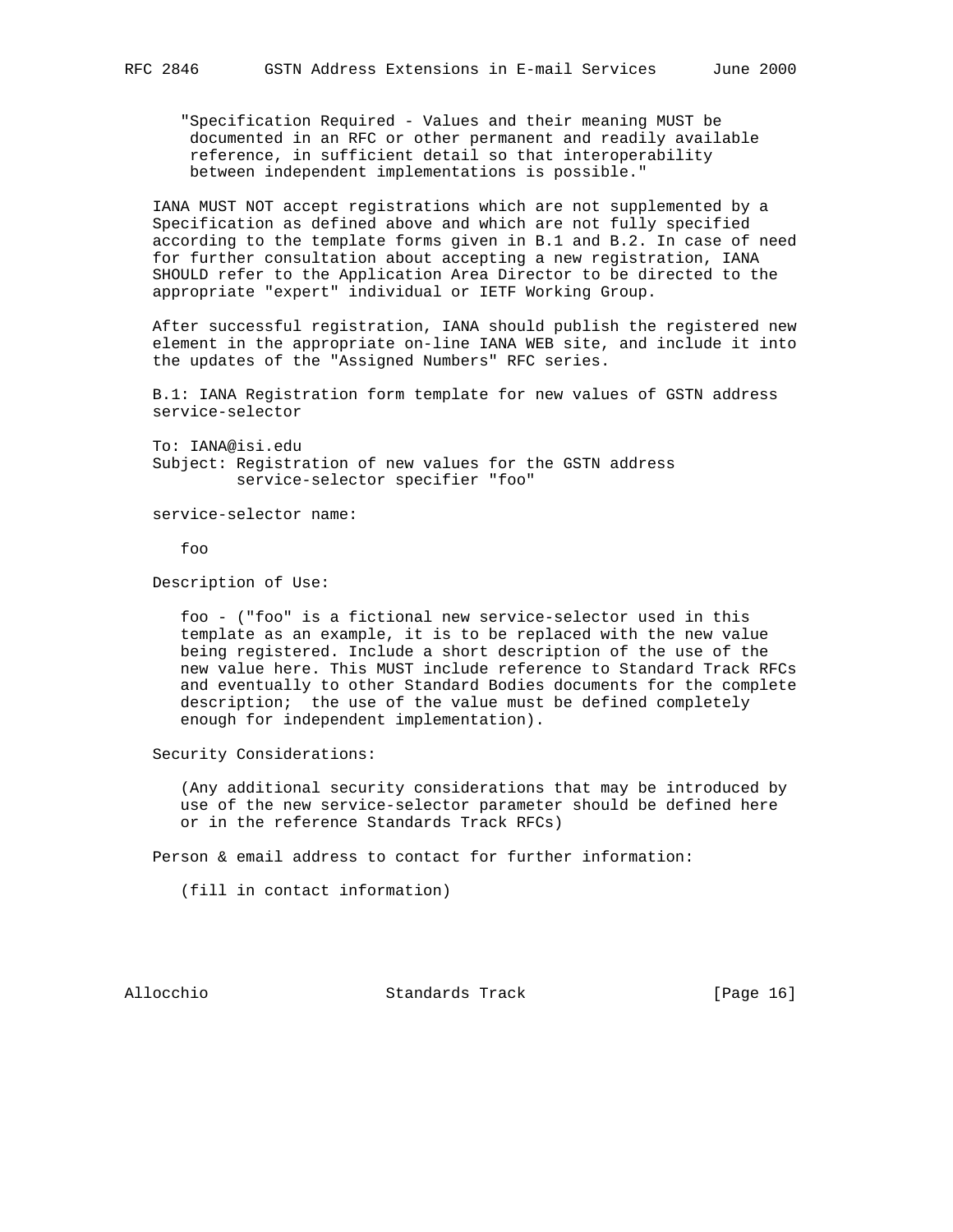INFORMATION TO THE SUBMITTER:

 The accepted registrations will be listed in the "Assigned Numbers" series of RFCs. The information in the registration form is freely distributable.

 B.2: IANA Registration form template for new values of GSTN address qualif-type1 keyword and value

 To: IANA@isi.edu Subject: Registration of new values for the GSTN address qualif-type1 element "bar"

qualif-type1 "keyword" name:

bar

qualif-type1 "value" ABNF definition:

 abnf - ("abnf" MUST define the ABNF form of the qualif-type1 value. The ABNF specification MUST be self-contained, using as basic elements the tokens given in specification [4]. To avoid any duplication (when appropriate), it MUST also use as building non-basic tokens any already registered non-basic token from other qualif-type1 elements, i.e. it MUST use the same non-basic token name and then repeat its identical ABNF definition from basic tokens; see appendix E for examples).

Description of Use:

 bar - ("bar" is a fictional description for a new qualif-type1 element used in this template as an example. It is to be replaced by the real description of qualif-type1 element being registered. Include a short description of the use of the new qualif-type1 here. This MUST include reference to Standards Track RFCs and eventually to other Standard Bodies documents for the complete description; the use of the value MUST be defined completely enough for independent implementation.)

Use Restriction:

 (If the new qualif-type1 elements is meaningful only for a specific set of service-element, you MUST specify here the list of allowed service-element types. If there is no restriction, then specify the keyword "none")

Allocchio Standards Track [Page 17]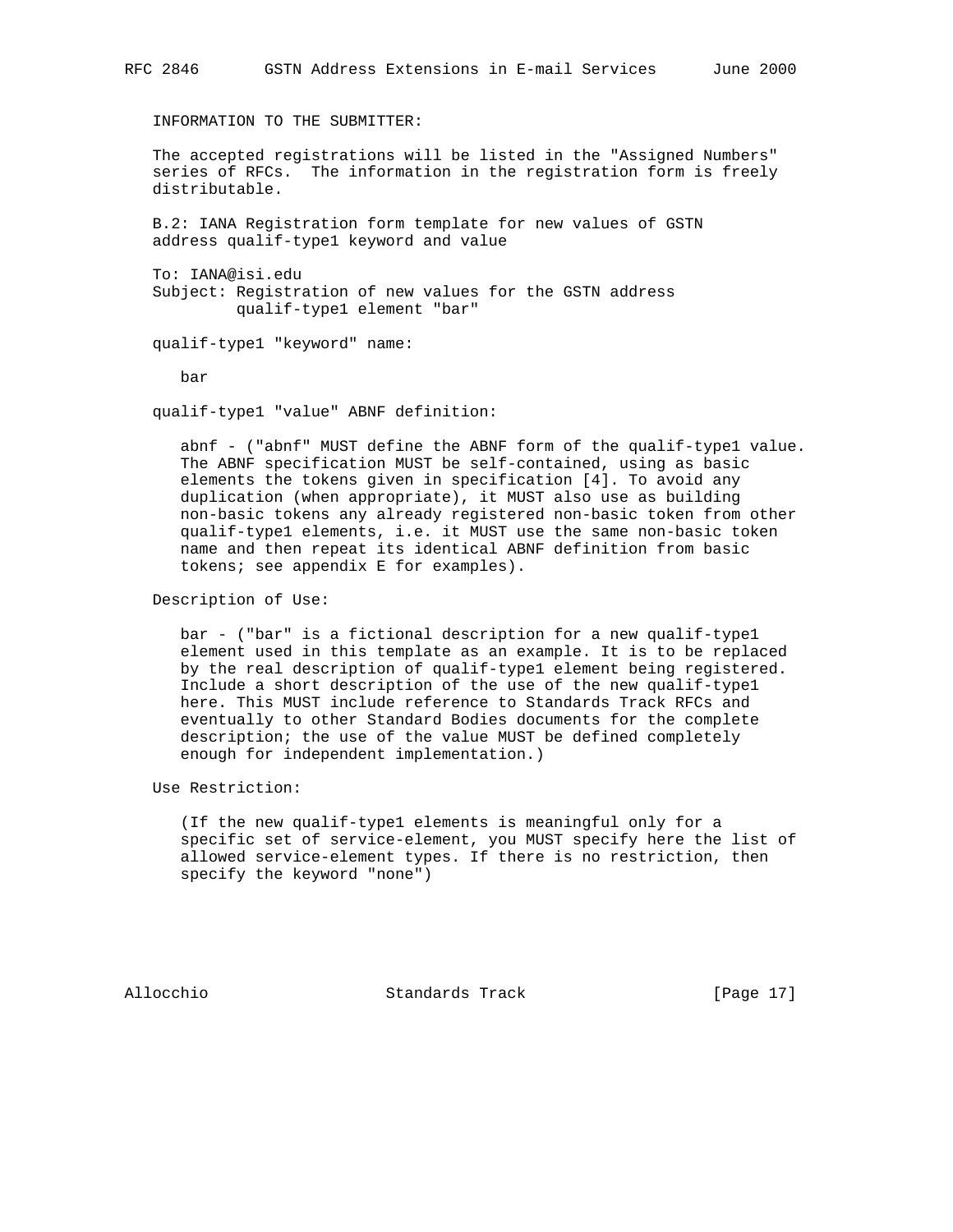Security Considerations:

 (Any additional security considerations that may be introduced by use of the new service-selector parameter should be defined here or in the reference Standards Track RFCs)

Person & email address to contact for further information:

(fill in contact information)

INFORMATION TO THE SUBMITTER:

 The accepted registrations will be listed in the "Assigned Numbers" series of RFCs. The information in the registration form is freely distributable.

11. Appendix C: IANA Registration form for new value of GSTN address service-selector "FAX"

 To: IANA@isi.edu Subject: Registration of new values for the GSTN address service-selector specifier "FAX"

service-selector name:

FAX

Description of Use:

FAX - specify that the GSTN address refers either to an Internet Fax device, or an onramp/offramp Fax gateway.

For a complete description refer to RFC 2304 and RFC 2303

Security Considerations:

See the Security Consideration section of RFC 2304.

Person & email address to contact for further information:

 Claudio Allocchio INFN-GARR c/o Sincrotrone Trieste SS 14 Km 163.5 Basovizza I 34012 Trieste Italy

Allocchio Standards Track [Page 18]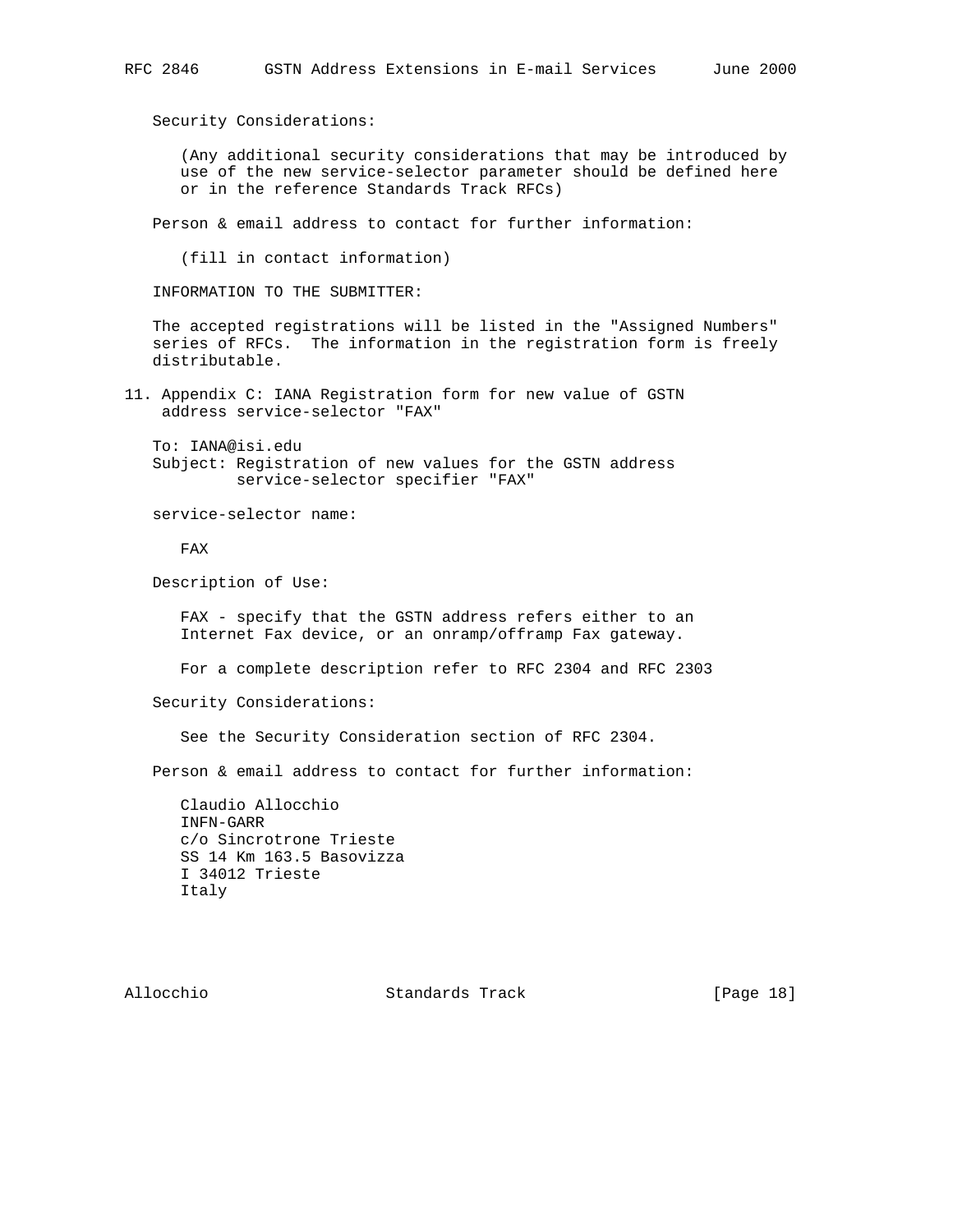```
 RFC822: Claudio.Allocchio@elettra.trieste.it
 X.400: C=it;A=garr;P=Trieste;O=Elettra;
        S=Allocchio;G=Claudio;
 Phone: +39 040 3758523
 Fax: +39 040 3758565
```
12. Appendix D: IANA Registration forms for new values of GSTN address qualit-type1 keyword and value

D.1 - T33S

 To: IANA@isi.edu Subject: Registration of new values for the GSTN address qualif-type1 element "T33S"

qualif-type1 "keyword" name:

T33S

qualif-type1 "value" ABNF definition:

 $sub-addr = 1*($  DIGIT  $)$ 

Description of Use:

 T33S is used to specify the numeric only optional fax sub-address element described in "ITU T.33 - Facsimile routing utilizing the subaddress; recommendation T.33 (July, 1996)". Further detailed description is available in RFC 2304.

Use Restriction:

 The use of "T33S" is restricted to "FAX" service-selector, is it has no meaning outside the fax service.

Security Considerations:

See the Security Consideration section of RFC 2304.

Person & email address to contact for further information:

 Claudio Allocchio INFN-GARR c/o Sincrotrone Trieste SS 14 Km 163.5 Basovizza I 34012 Trieste Italy

Allocchio Standards Track [Page 19]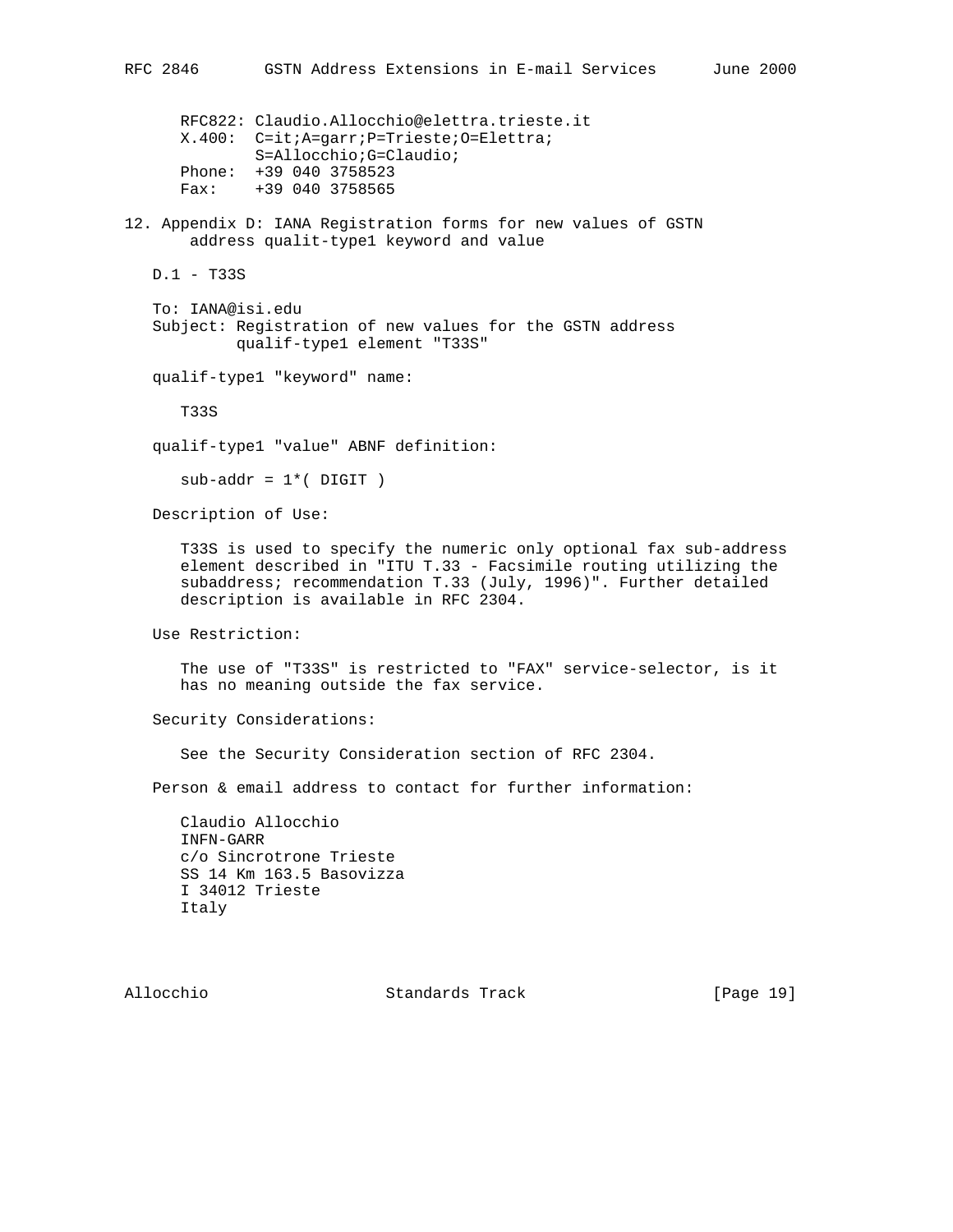```
 RFC822: Claudio.Allocchio@elettra.trieste.it
    X.400: C=it;A=garr;P=Trieste;O=Elettra;
            S=Allocchio;G=Claudio;
    Phone: +39 040 3758523
    Fax: +39 040 3758565
 D.2 - ISUB
 To: IANA@isi.edu
 Subject: Registration of new values for the GSTN address
          qualif-type1 element "ISUB"
 qualif-type1 "keyword" name:
    ISUB
 qualif-type1 "value" ABNF definition:
   isub-addr = 1*(DJGT)isub-addr =/1*( DIGIT / written-sep )
   written-sep = ( " - " / " . " ) Description of Use:
```
 "ISUB" is used to specify the optional ISDN sub-address elements used in ISDN service to reach specific objects on the ISDN service. It can eventually embed written separator elements for the only scope to enhance human readability. See RFC 2846 for further details.

Use Restriction:

none.

Security Considerations:

See the Security Consideration section of RFC 2846.

Allocchio Standards Track [Page 20]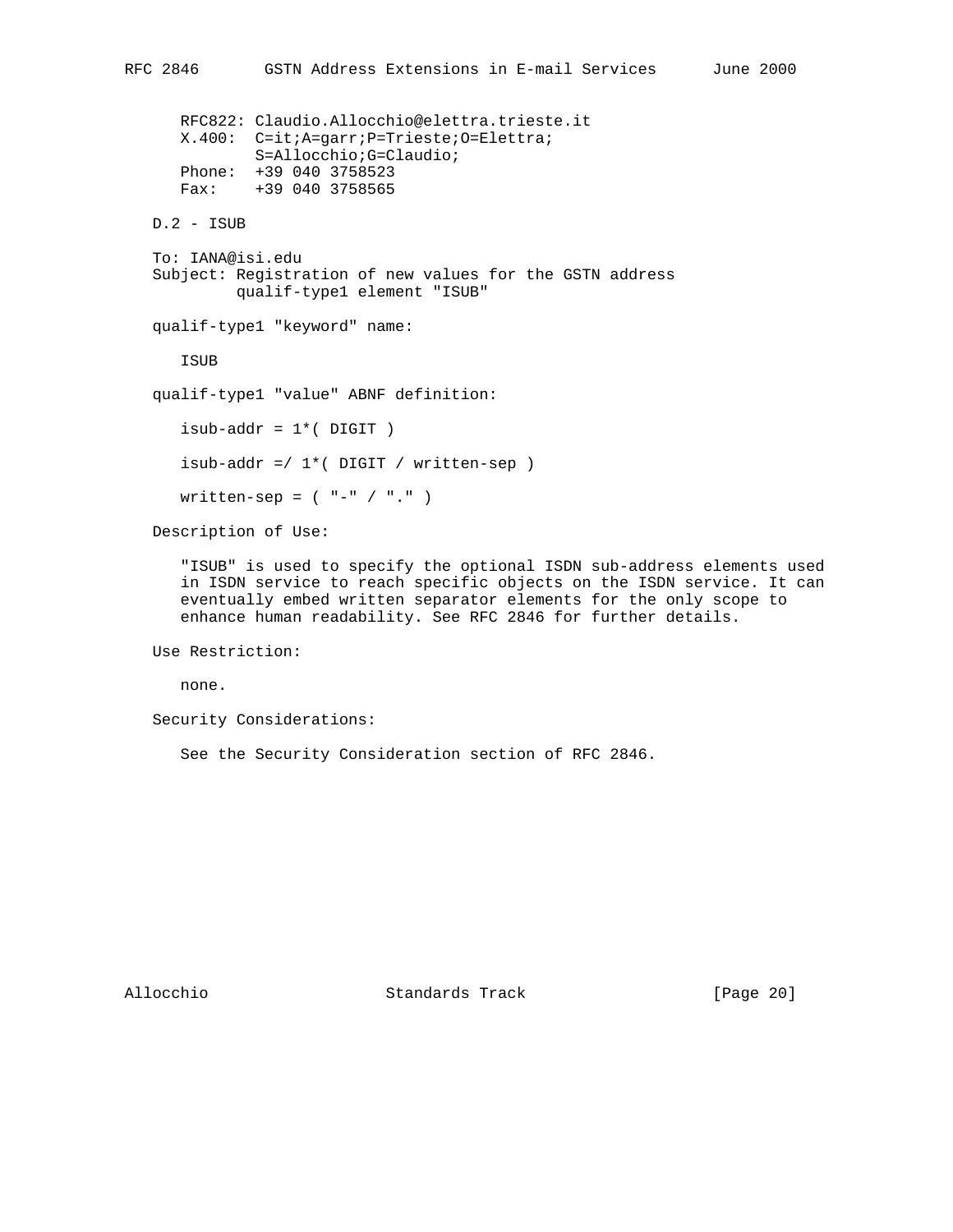```
 Claudio Allocchio
    INFN-GARR
    c/o Sincrotrone Trieste
    SS 14 Km 163.5 Basovizza
    I 34012 Trieste
    Italy
    RFC822: Claudio.Allocchio@elettra.trieste.it
    X.400: C=it;A=garr;P=Trieste;O=Elettra;
            S=Allocchio;G=Claudio;
    Phone: +39 040 3758523
    Fax: +39 040 3758565
 D.3 - POSTD
 To: IANA@isi.edu
 Subject: Registration of new values for the GSTN address
          qualif-type1 element "POSTD"
 qualif-type1 "keyword" name:
    POSTD
 qualif-type1 "value" ABNF definition:
   phone-string = 1*( DTMF / pause / tonewait / written-sep )
   DTMF = ( DIGIT / "#" / "*" / "A" / "B" / "C" / "D" ) pause = "p"
    tonewait = "w"
   written-sep = (' -'' / " .") Description of Use:
    POSTD is the optional further dialling sequence needed to access
    additional services (for example a menu' driven interface)
    available after the service site has been accessed using
```
gstn-phone. See RFC 2846 for further details.

Allocchio Standards Track [Page 21]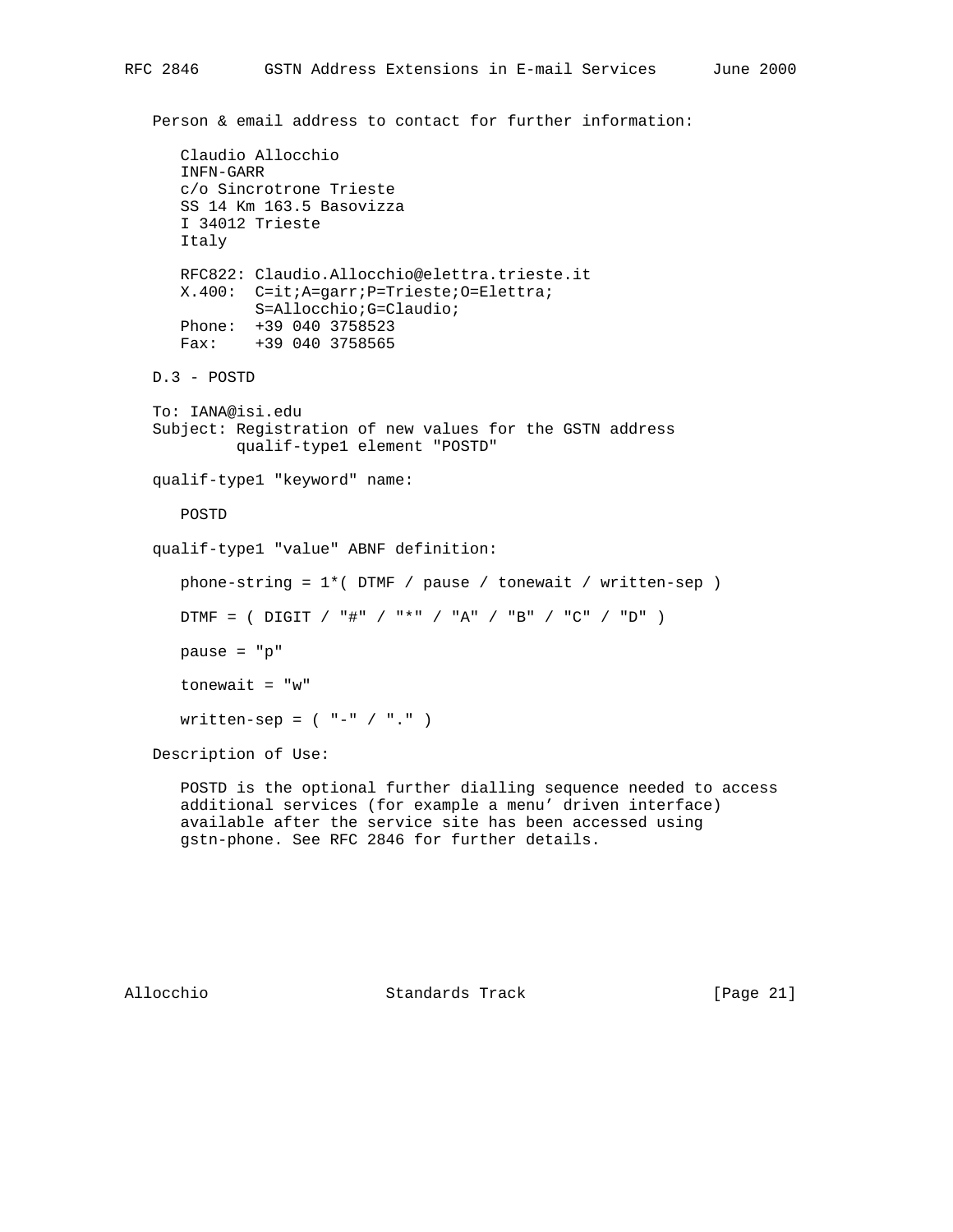```
 Use Restriction:
      none.
   Security Considerations:
      See the Security Consideration section of RFC 2846.
   Person & email address to contact for further information:
      Claudio Allocchio
      INFN-GARR
      c/o Sincrotrone Trieste
      SS 14 Km 163.5 Basovizza
      I 34012 Trieste
      Italy
      RFC822: Claudio.Allocchio@elettra.trieste.it
      X.400: C=it;A=garr;P=Trieste;O=Elettra;
             S=Allocchio;G=Claudio;
      Phone: +39 040 3758523
      Fax: +39 040 3758565
   D.4 - ATTN
   To: IANA@isi.edu
   Subject: Registration of new values for the GSTN address
            qualif-type1 element "ATTN"
   qualif-type1 "keyword" name:
      ATTN
   qualif-type1 "value" ABNF definition:
      pers-name = [ givenname "." ] [ initials "." ] surname
      surname = printablestring
 givenname = 1*( DIGIT / ALPHA / SP / "'" / "+" /
 "," / "-" / "/" / ":" / "=" / "?" )
      initials = 1*ALPHA
      printablestring = 1*( DIGIT / ALPHA / SP /
                            "'" / "(" / ")" / "+" / "," / "-" /
                             "." / "/" / ":" / "=" / "?" )
```
Allocchio Standards Track [Page 22]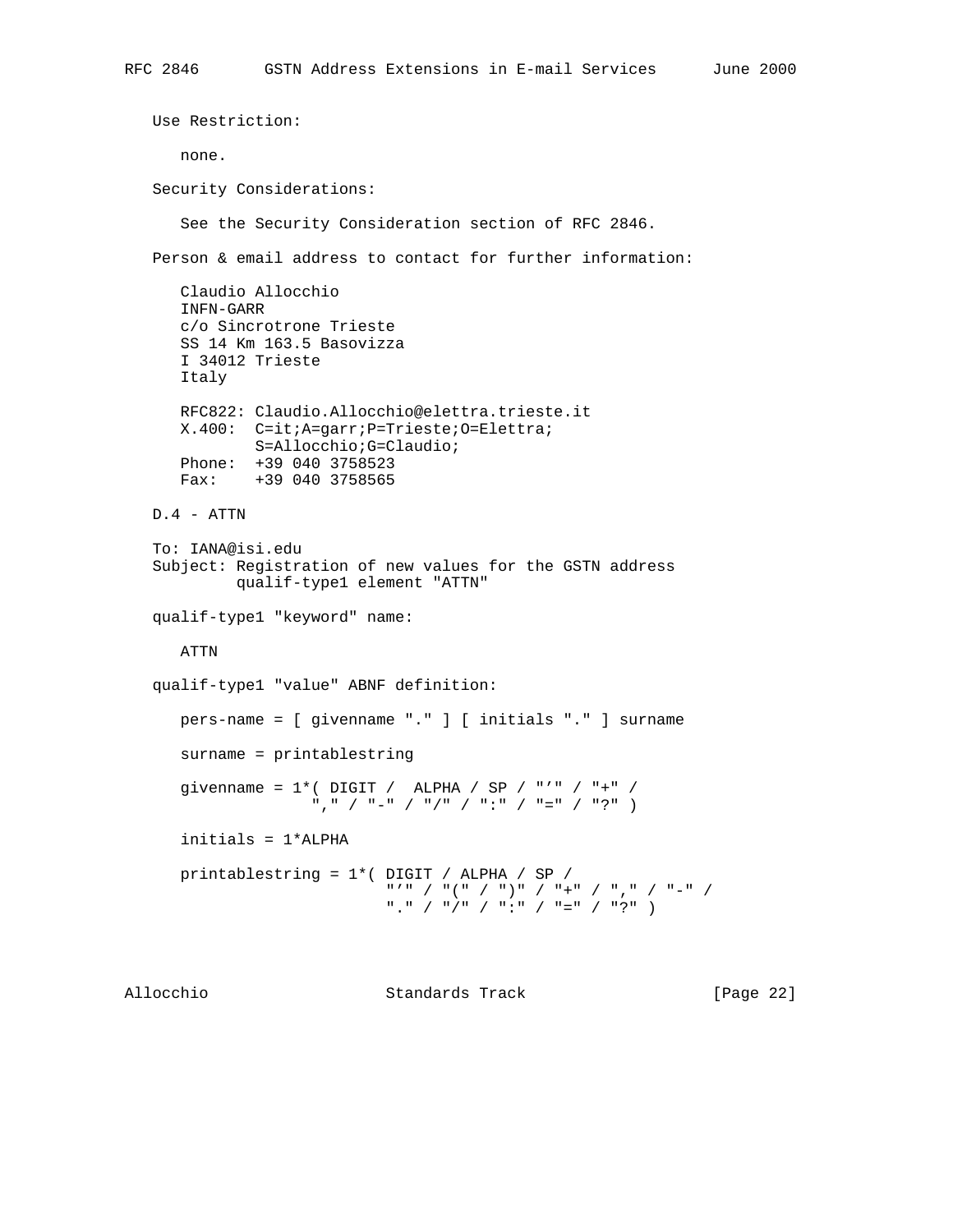Description of Use: To specify the personal name of the individual intended as the originator or the recipient of the message. See RFC 2846 for further details. Use Restriction: none. Security Considerations: See the Security Consideration section of RFC 2846. Person & email address to contact for further information: Claudio Allocchio INFN-GARR c/o Sincrotrone Trieste SS 14 Km 163.5 Basovizza I 34012 Trieste Italy RFC822: Claudio.Allocchio@elettra.trieste.it X.400: C=it;A=garr;P=Trieste;O=Elettra; S=Allocchio;G=Claudio; Phone: +39 040 3758523 Fax: +39 040 3758565 D.5 - ORG To: IANA@isi.edu Subject: Registration of new values for the GSTN address qualif-type1 element "ORG" qualif-type1 "keyword" name: ORG qualif-type1 "value" ABNF definition: string = PCHAR Description of Use: To specify the Organization Name (example: ACME Inc.) See RFC 2846 for further details. Allocchio Standards Track [Page 23]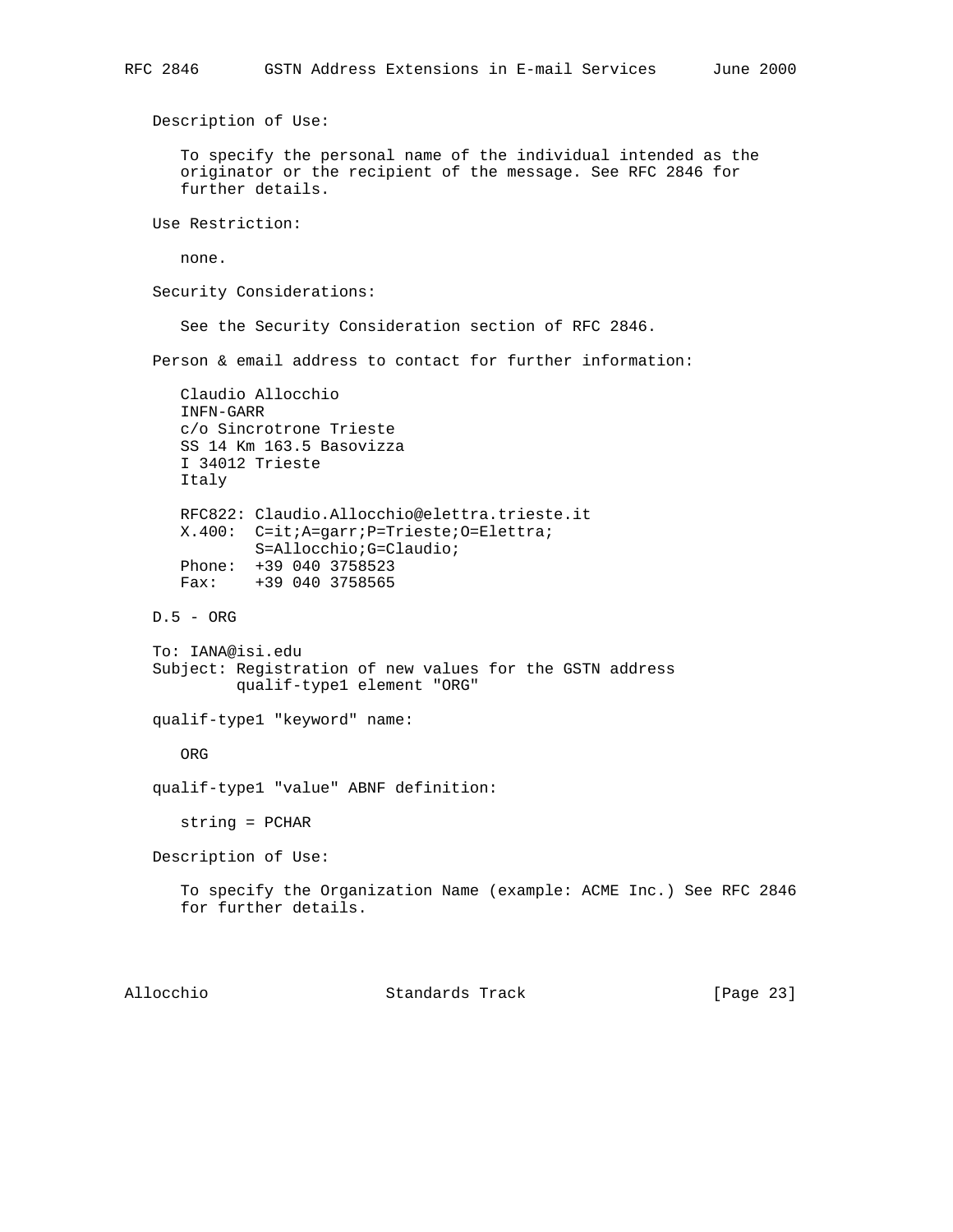Use Restriction: none. Security Considerations: See the Security Consideration section of RFC 2846. Person & email address to contact for further information: Claudio Allocchio INFN-GARR c/o Sincrotrone Trieste SS 14 Km 163.5 Basovizza I 34012 Trieste Italy RFC822: Claudio.Allocchio@elettra.trieste.it X.400: C=it;A=garr;P=Trieste;O=Elettra; S=Allocchio;G=Claudio; Phone: +39 040 3758523 Fax: +39 040 3758565 D.6 - OFNO To: IANA@isi.edu Subject: Registration of new values for the GSTN address qualif-type1 element "OFNO" qualif-type1 "keyword" name: OFNO qualif-type1 "value" ABNF definition: string = PCHAR Description of Use: To specify the Office Number (example: BLD2-44) See RFC 2846 for further details. Use Restriction: none.

Allocchio Standards Track [Page 24]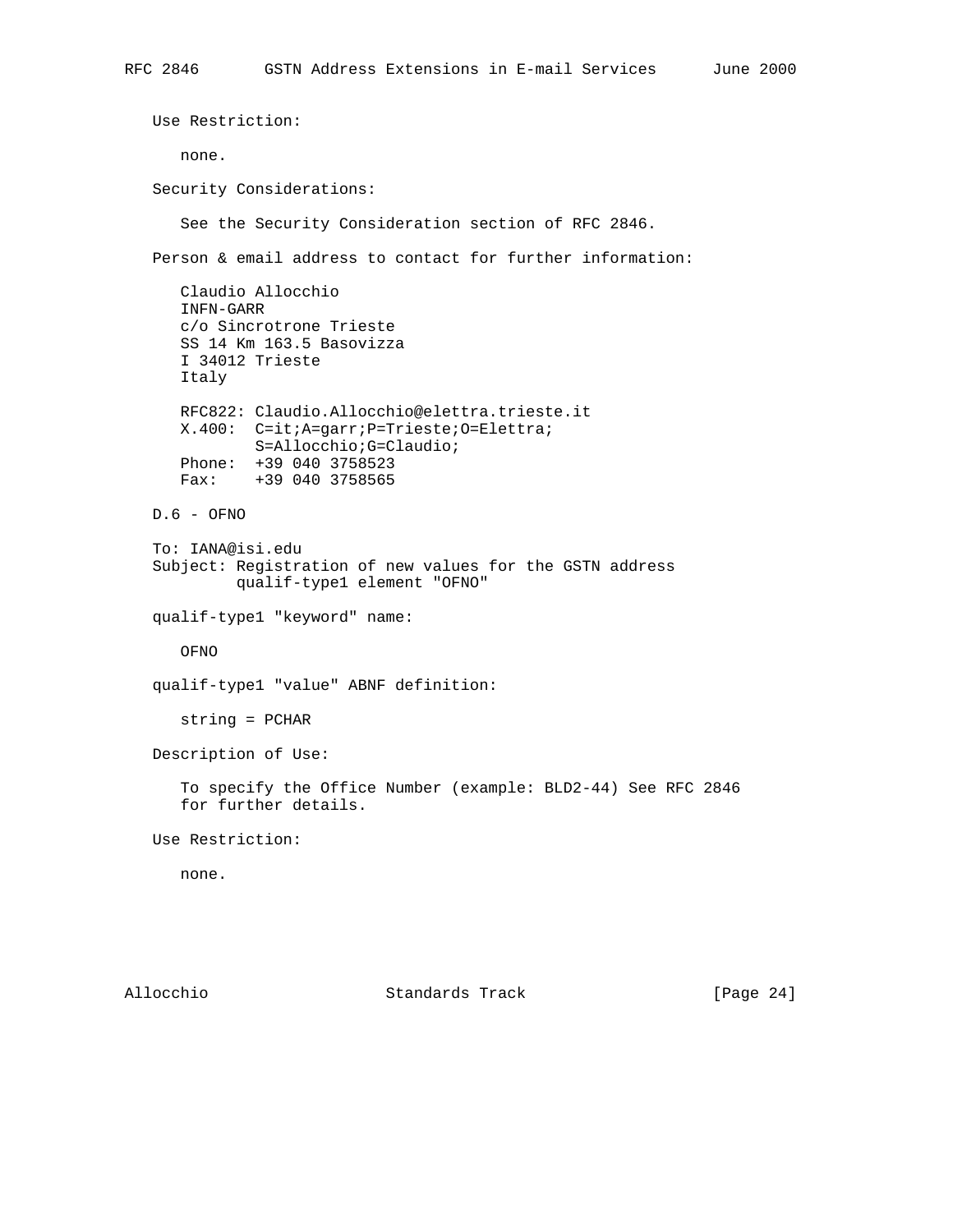Security Considerations: See the Security Consideration section of RFC 2846. Person & email address to contact for further information: Claudio Allocchio INFN-GARR c/o Sincrotrone Trieste SS 14 Km 163.5 Basovizza I 34012 Trieste Italy RFC822: Claudio.Allocchio@elettra.trieste.it X.400: C=it;A=garr;P=Trieste;O=Elettra; S=Allocchio;G=Claudio; Phone: +39 040 3758523 Fax: +39 040 3758565 D.7 - OFNA To: IANA@isi.edu Subject: Registration of new values for the GSTN address qualif-type1 element "OFNA" qualif-type1 "keyword" name: OFNA qualif-type1 "value" ABNF definition: string = PCHAR Description of Use: To specify the Office Name (example: Sales) See RFC 2846 for further details. Use Restriction: none. Security Considerations: See the Security Consideration section of RFC 2846.

Allocchio Standards Track [Page 25]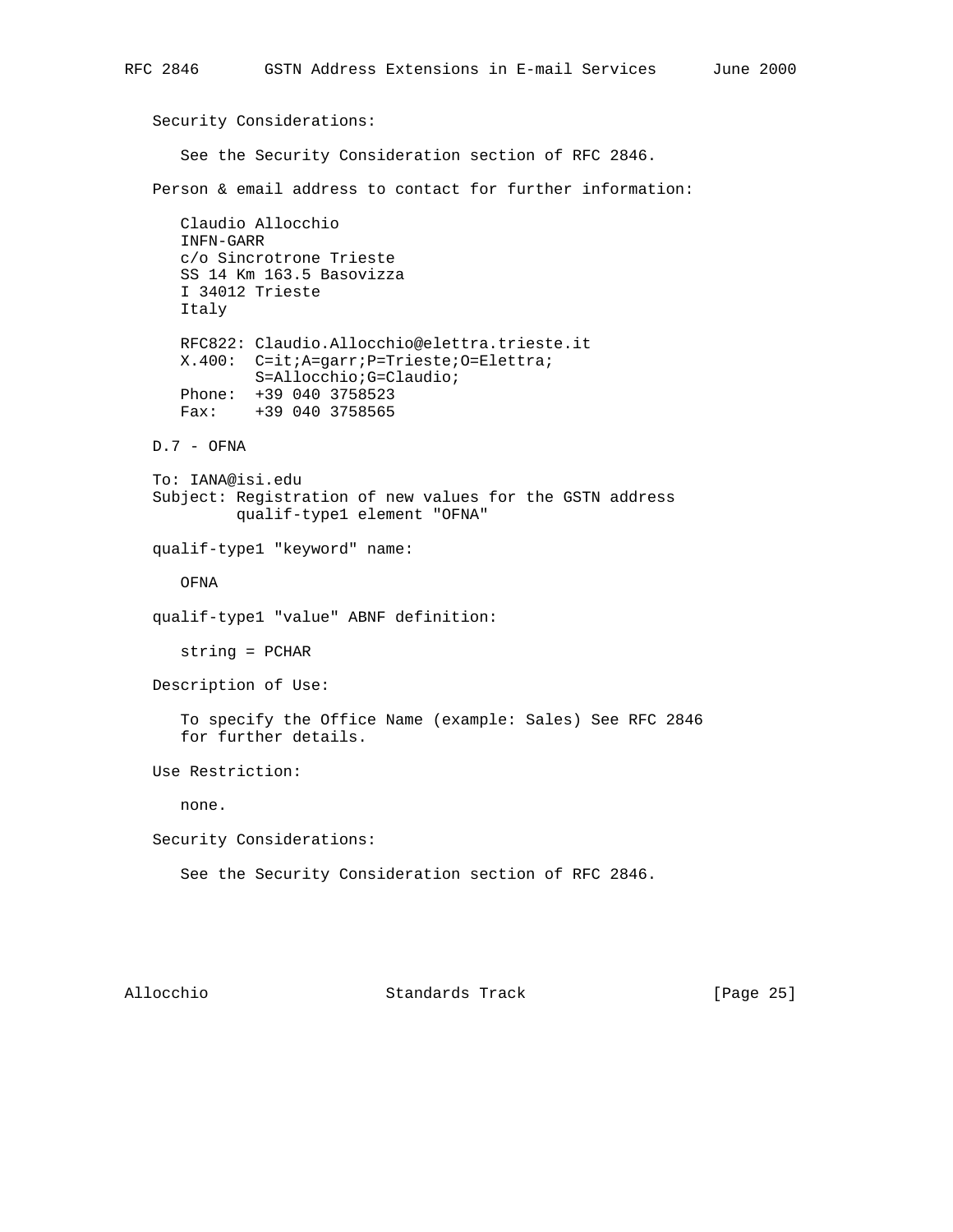```
 Claudio Allocchio
    INFN-GARR
    c/o Sincrotrone Trieste
    SS 14 Km 163.5 Basovizza
    I 34012 Trieste
    Italy
    RFC822: Claudio.Allocchio@elettra.trieste.it
    X.400: C=it;A=garr;P=Trieste;O=Elettra;
            S=Allocchio;G=Claudio;
    Phone: +39 040 3758523
    Fax: +39 040 3758565
 D.8 - STR
 To: IANA@isi.edu
 Subject: Registration of new values for the GSTN address
          qualif-type1 element "STR"
 qualif-type1 "keyword" name:
    STR
 qualif-type1 "value" ABNF definition:
    string = PCHAR
 Description of Use:
    To specify the Street Address (example: 45, Main Street).
    See RFC 2846 for further details.
 Use Restriction:
    none.
 Security Considerations:
    See the Security Consideration section of RFC 2846.
```
Allocchio Standards Track [Page 26]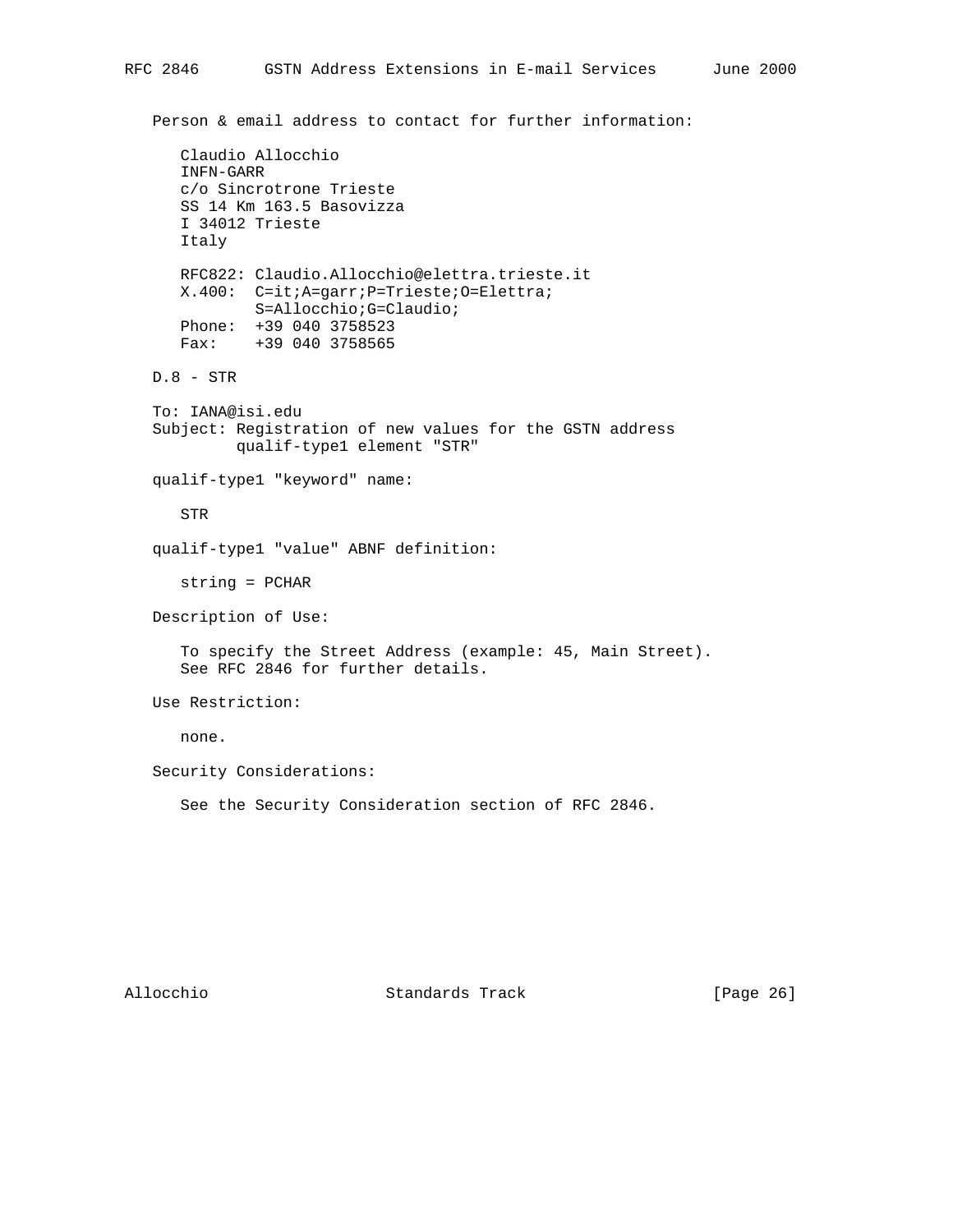```
 Claudio Allocchio
    INFN-GARR
    c/o Sincrotrone Trieste
    SS 14 Km 163.5 Basovizza
    I 34012 Trieste
    Italy
    RFC822: Claudio.Allocchio@elettra.trieste.it
    X.400: C=it;A=garr;P=Trieste;O=Elettra;
            S=Allocchio;G=Claudio;
    Phone: +39 040 3758523
    Fax: +39 040 3758565
 D.9 - ADDR
 To: IANA@isi.edu
 Subject: Registration of new values for the GSTN address
          qualif-type1 element "ADDR"
 qualif-type1 "keyword" name:
    ADDR
 qualif-type1 "value" ABNF definition:
    string = PCHAR
 Description of Use:
    To specify the Unformatted Postal Address (example: HWY 14,
    Km 94.5 - Loc. Redhill). See RFC 2846 for further details.
 Use Restriction:
    none.
 Security Considerations:
    See the Security Consideration section of RFC 2846.
```
Allocchio Standards Track [Page 27]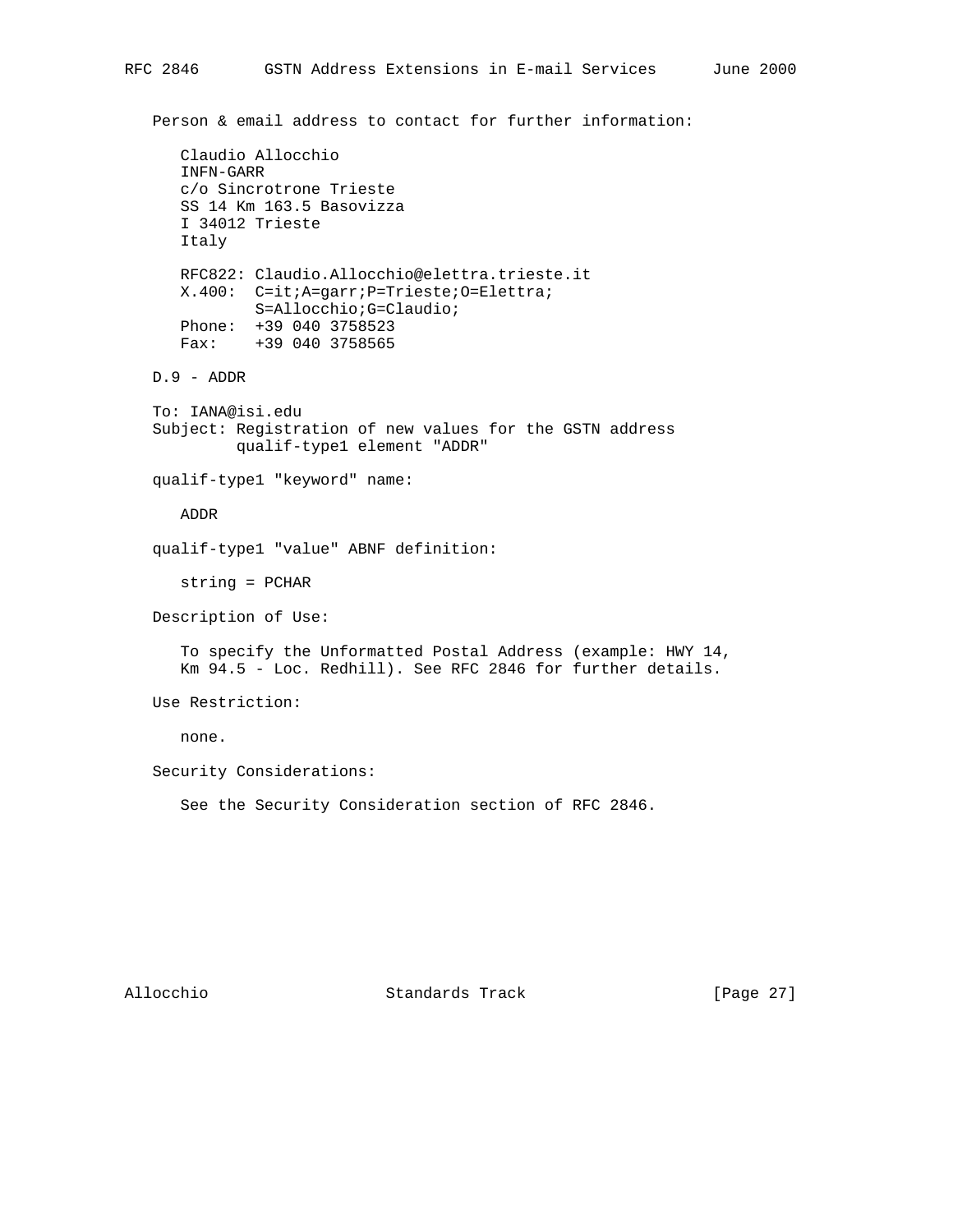```
 Claudio Allocchio
    INFN-GARR
    c/o Sincrotrone Trieste
    SS 14 Km 163.5 Basovizza
    I 34012 Trieste
    Italy
    RFC822: Claudio.Allocchio@elettra.trieste.it
    X.400: C=it;A=garr;P=Trieste;O=Elettra;
            S=Allocchio;G=Claudio;
    Phone: +39 040 3758523
    Fax: +39 040 3758565
 D.10 - ADDU
 To: IANA@isi.edu
 Subject: Registration of new values for the GSTN address
          qualif-type1 element "ADDU"
 qualif-type1 "keyword" name:
    ADDU
 qualif-type1 "value" ABNF definition:
    string = PCHAR
 Description of Use:
    To specify the Unique Postal Name (example: ACMETELEX). See
    RFC 2846 for further details.
 Use Restriction:
    none.
 Security Considerations:
    See the Security Consideration section of RFC 2846.
```
Allocchio Standards Track [Page 28]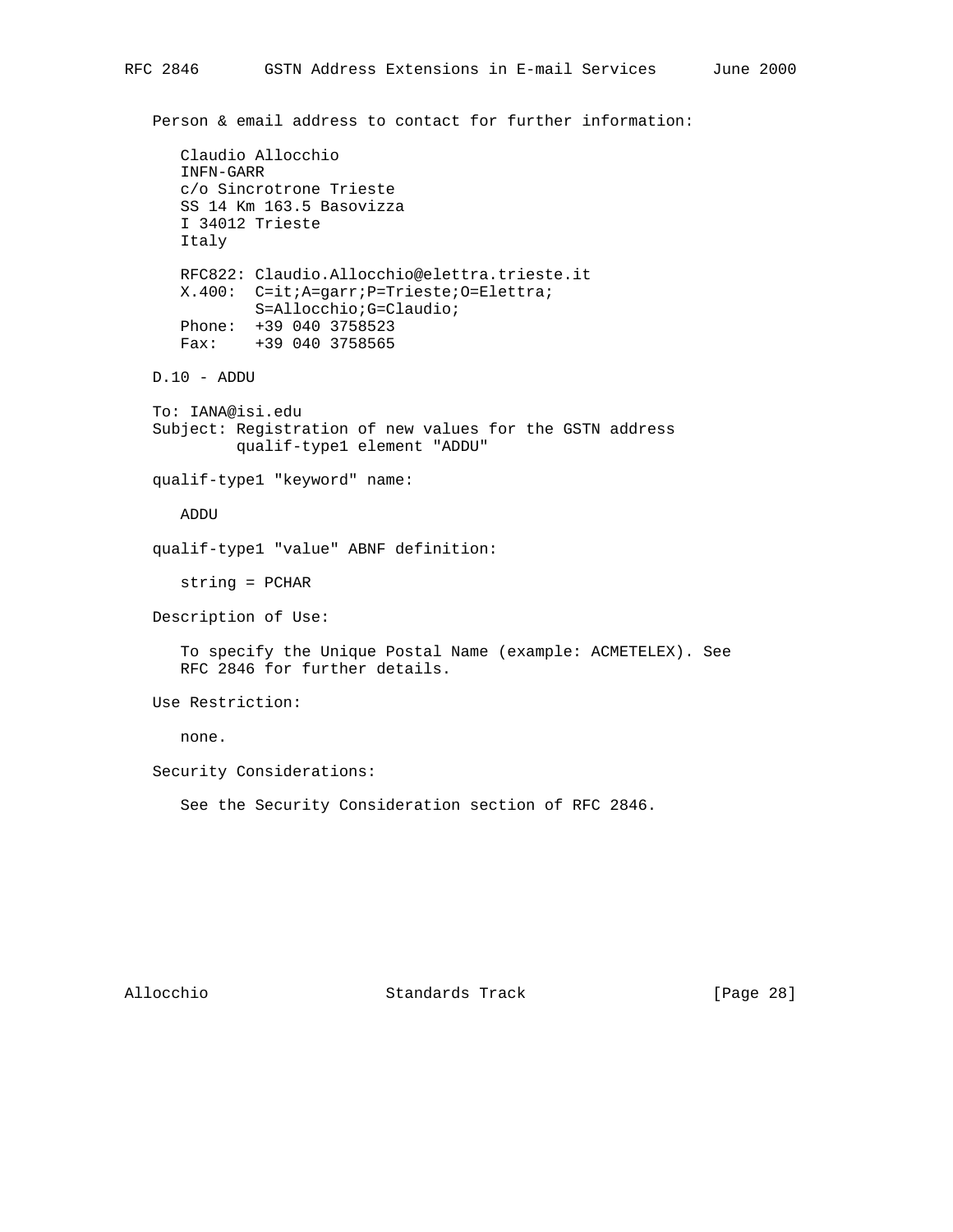```
 Claudio Allocchio
    INFN-GARR
    c/o Sincrotrone Trieste
    SS 14 Km 163.5 Basovizza
    I 34012 Trieste
    Italy
    RFC822: Claudio.Allocchio@elettra.trieste.it
    X.400: C=it;A=garr;P=Trieste;O=Elettra;
            S=Allocchio;G=Claudio;
    Phone: +39 040 3758523
    Fax: +39 040 3758565
 D.11 - ADDL
 To: IANA@isi.edu
 Subject: Registration of new values for the GSTN address
          qualif-type1 element "ADDL"
 qualif-type1 "keyword" name:
    ADDL
 qualif-type1 "value" ABNF definition:
    string = PCHAR
 Description of Use:
    To specify the Local Postal Attributes (example: Entrance 3,
    3rd floor, Suite 296). See RFC 2846 for further details.
 Use Restriction:
    none.
 Security Considerations:
    See the Security Consideration section of RFC 2846.
```
Allocchio Standards Track [Page 29]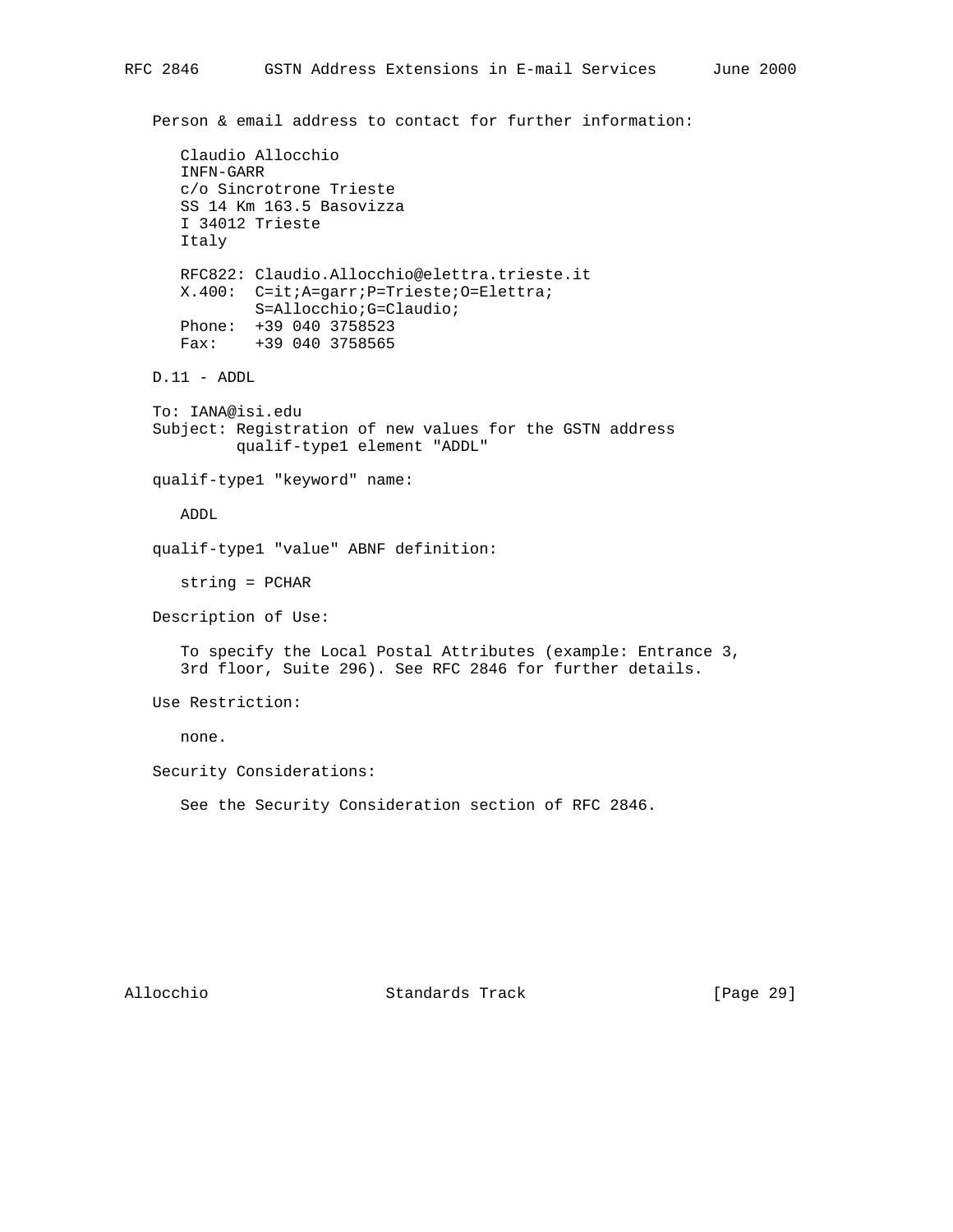```
 Person & email address to contact for further information:
    Claudio Allocchio
    INFN-GARR
    c/o Sincrotrone Trieste
    SS 14 Km 163.5 Basovizza
    I 34012 Trieste
    Italy
    RFC822: Claudio.Allocchio@elettra.trieste.it
    X.400: C=it;A=garr;P=Trieste;O=Elettra;
            S=Allocchio;G=Claudio;
    Phone: +39 040 3758523
    Fax: +39 040 3758565
 D.12 - POB
 To: IANA@isi.edu
 Subject: Registration of new values for the GSTN address
          qualif-type1 element "POB"
 qualif-type1 "keyword" name:
    POB
 qualif-type1 "value" ABNF definition:
    string = PCHAR
 Description of Use:
    To specify the Post Office Box (example: CP 1374). See RFC 2846
    for further details.
 Use Restriction:
    none.
 Security Considerations:
    See the Security Consideration section of RFC 2846.
```
Allocchio Standards Track [Page 30]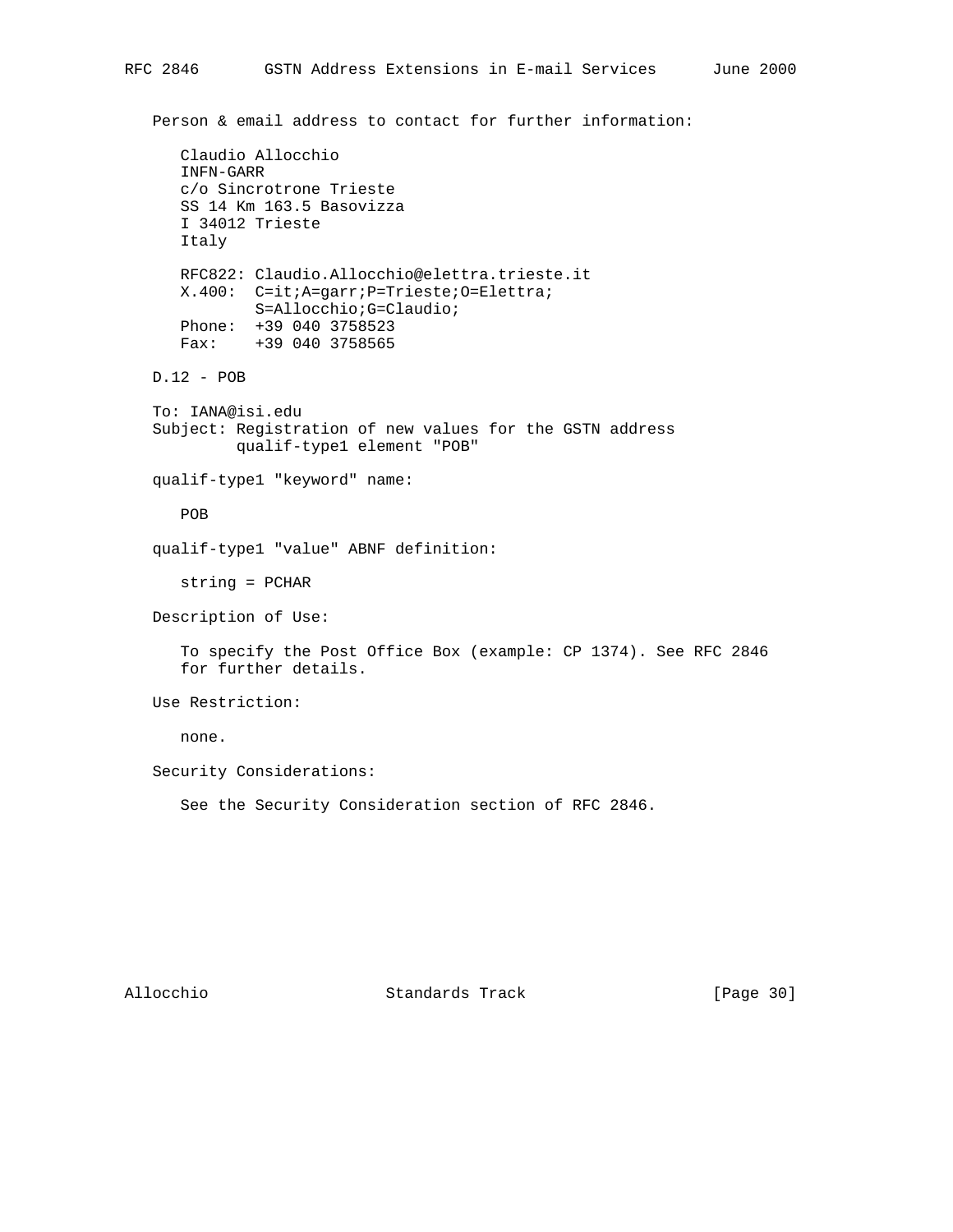```
 Person & email address to contact for further information:
    Claudio Allocchio
    INFN-GARR
    c/o Sincrotrone Trieste
    SS 14 Km 163.5 Basovizza
    I 34012 Trieste
    Italy
    RFC822: Claudio.Allocchio@elettra.trieste.it
    X.400: C=it;A=garr;P=Trieste;O=Elettra;
            S=Allocchio;G=Claudio;
    Phone: +39 040 3758523
    Fax: +39 040 3758565
 D.13 - ZIP
 To: IANA@isi.edu
 Subject: Registration of new values for the GSTN address
          qualif-type1 element "ZIP"
 qualif-type1 "keyword" name:
    ZIP
 qualif-type1 "value" ABNF definition:
    string = PCHAR
 Description of Use:
    To specify Postal ZIP code (example: I 34012). See RFC 2846
    for further details.
 Use Restriction:
    none.
 Security Considerations:
    See the Security Consideration section of RFC 2846.
```
Allocchio Standards Track [Page 31]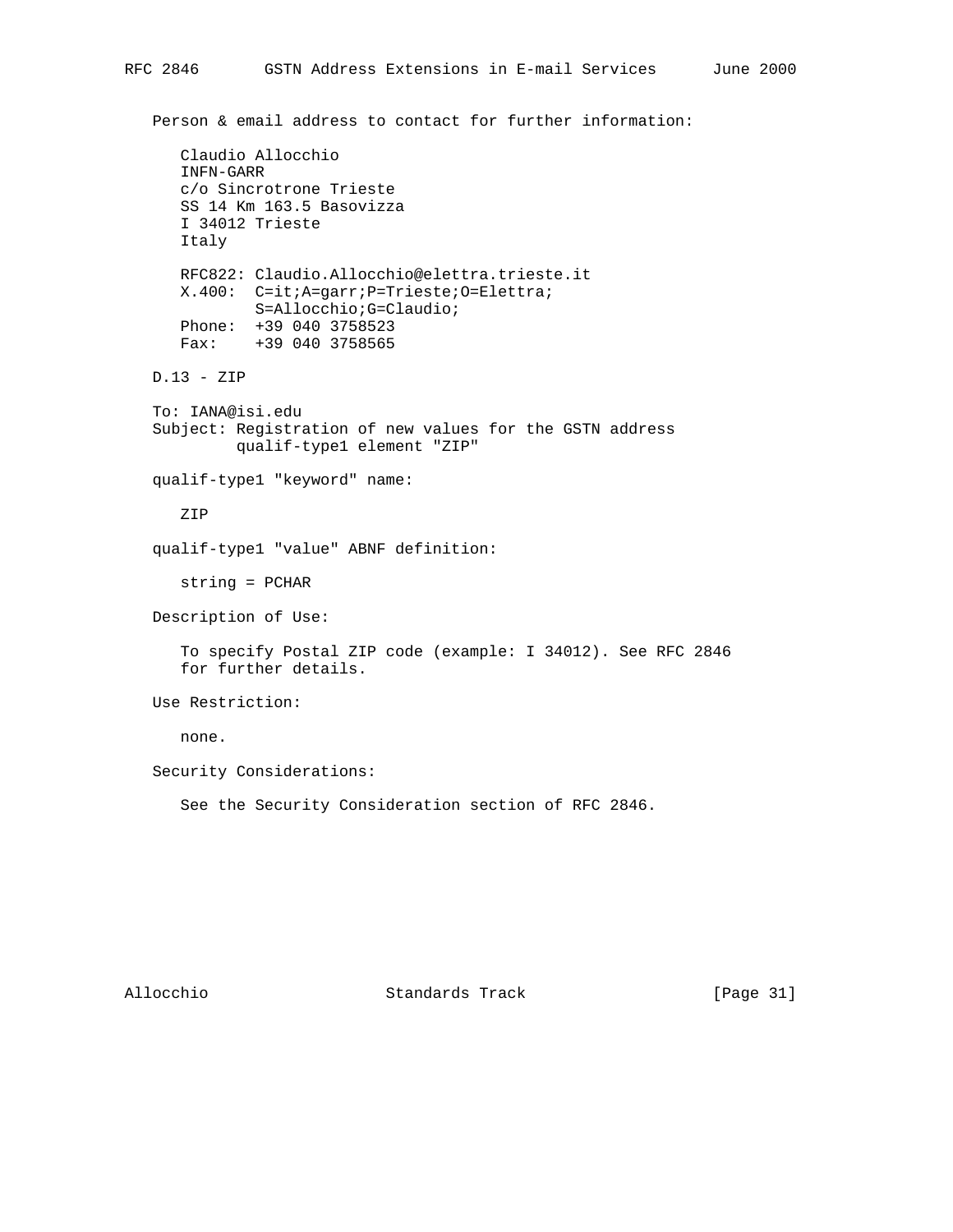```
 Person & email address to contact for further information:
    Claudio Allocchio
    INFN-GARR
    c/o Sincrotrone Trieste
    SS 14 Km 163.5 Basovizza
    I 34012 Trieste
    Italy
    RFC822: Claudio.Allocchio@elettra.trieste.it
    X.400: C=it;A=garr;P=Trieste;O=Elettra;
            S=Allocchio;G=Claudio;
    Phone: +39 040 3758523
    Fax: +39 040 3758565
 D.14 - CO
 To: IANA@isi.edu
 Subject: Registration of new values for the GSTN address
          qualif-type1 element "CO"
 qualif-type1 "keyword" name:
    CO
 qualif-type1 "value" ABNF definition:
    string = PCHAR
 Description of Use:
    To specify the Country Name (example: Belgium) See RFC 2846
    for further details.
 Use Restriction:
    none.
 Security Considerations:
    See the Security Consideration section of RFC 2846.
```
Allocchio Standards Track [Page 32]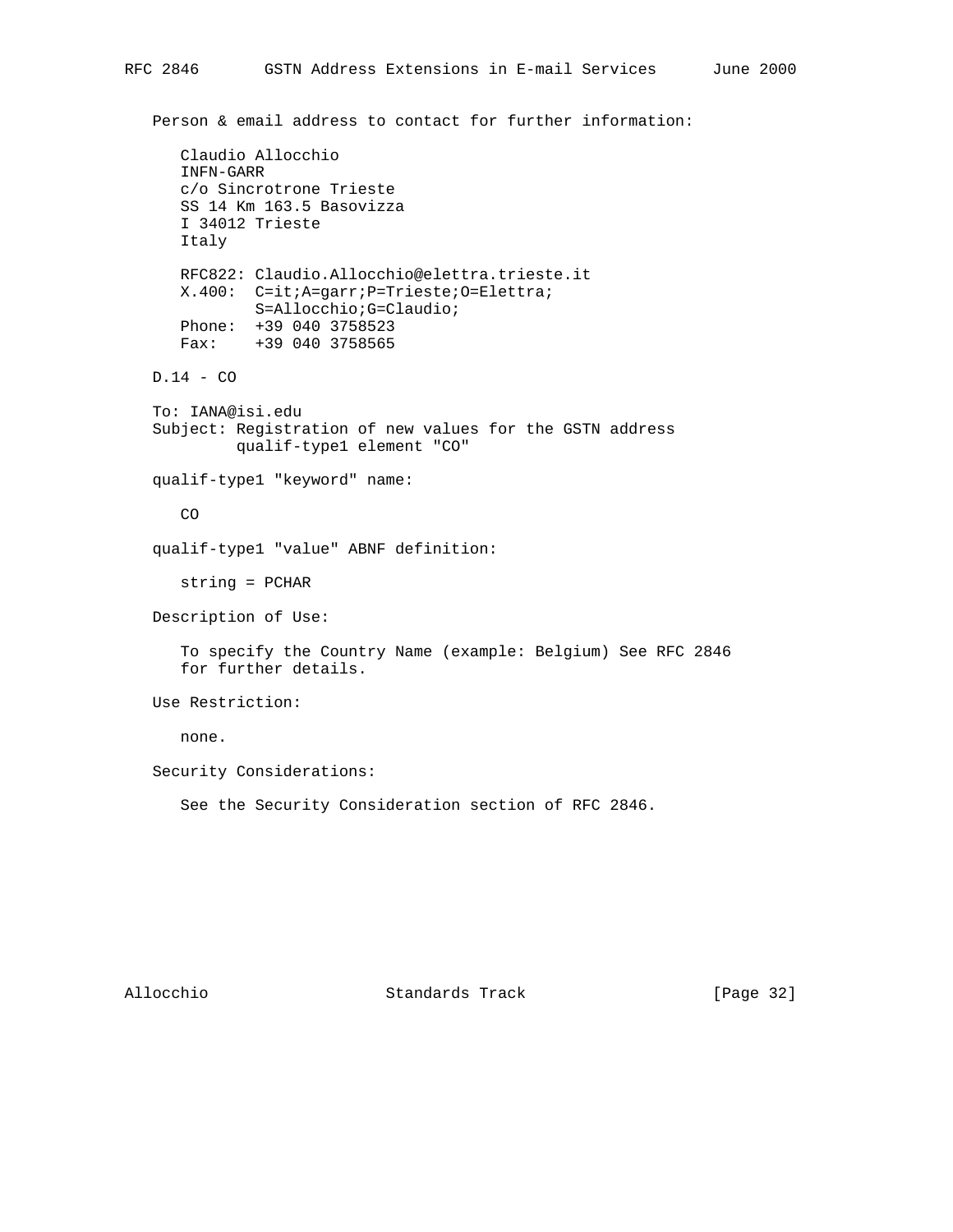```
 Claudio Allocchio
 INFN-GARR
 c/o Sincrotrone Trieste
 SS 14 Km 163.5 Basovizza
 I 34012 Trieste
 Italy
 RFC822: Claudio.Allocchio@elettra.trieste.it
 X.400: C=it;A=garr;P=Trieste;O=Elettra;
        S=Allocchio;G=Claudio;
 Phone: +39 040 3758523
 Fax: +39 040 3758565
```
13. Author's Address

 Claudio Allocchio INFN-GARR c/o Sincrotrone Trieste SS 14 Km 163.5 Basovizza I 34012 Trieste Italy RFC822: Claudio.Allocchio@elettra.trieste.it X.400: C=it;A=garr;P=Trieste;O=Elettra; S=Allocchio;G=Claudio;

Fax: +39 040 3758565

Phone: +39 040 3758523

# 14. References

- [1] Allocchio, C., "Minimal PSTN address format in Internet Mail", RFC 2303, March 1998.
- [2] Allocchio, C., "Minimal FAX address format in Internet Mail", RFC 2304, March 1998.
- [3] Kille, S., "MIXER (Mime Internet X.400 Enhanced Relay): Mapping between X.400 and RFC 822/MIME", RFC 2156, January 1998.
- [4] Crocker, D. and P. Overell, "Augmented BNF for Syntax Specifications", RFC 2234, November 1997.
- [5] Bradner, S., "Key words for use in RFCs to Indicate Requirement Levels", BCP 14, RFC 2119, March 1997.

Allocchio Standards Track [Page 33]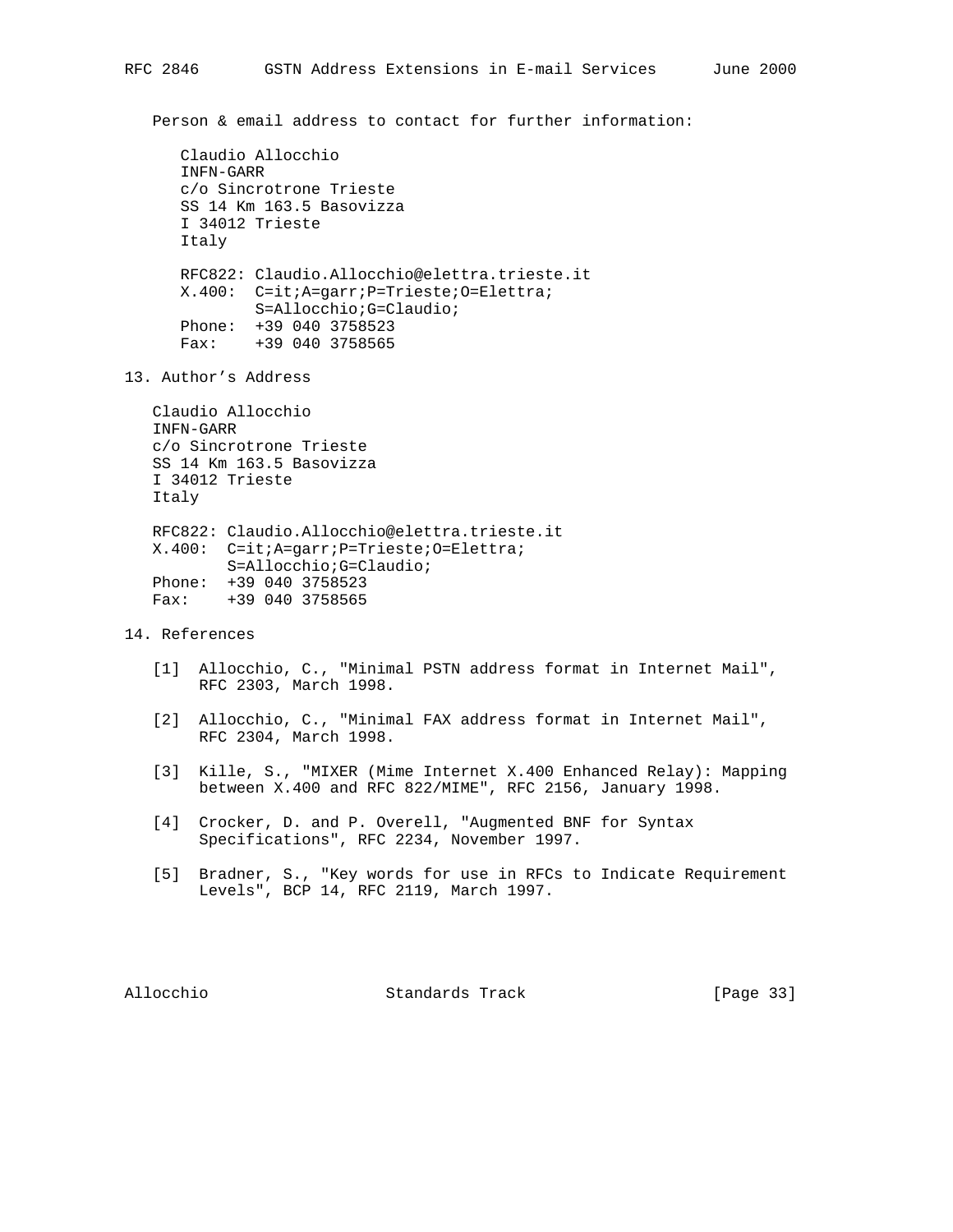- [6] ETSI I-ETS 300,380 Universal Personal Telecommunication (UPT): Access Devices Dual Tone Multi Frequency (DTMF) sender for acoustical coupling to the microphone of a handset telephone (March 1995)
- [7] ITU E.164 The International Public Telecommunication Numbering Plan E.164/I.331 (May 1997)
- [8] ITU T.33 Facsimile routing utilizing the subaddress; recommendation T.33 (July, 1996)
- [9] ITU F.401 Message Handling Services: Naming and Addressing for Public Massage Handling Service; recommendation F.401 (August 1992)
- [10] ITU F.423 Message Handling Services: Intercommunication Between the Interpersonal Messaging Service and the Telefax Service; recommendation F.423 (August 1992)
- [11] Crocker, D., "Standard for the format of ARPA Internet text messages", STD 11, RFC 822, August 1982.
- [12] Braden, R., "Requirements for Internet hosts application and support", STD 3, RFC 1123, October 1989.
- [13] Narten, T. and H. Alvestrand, "Guidelines for Writing an IANA Considerations Section in RFCs", BCP 26, RFC 2434, October 1998.

Allocchio Standards Track [Page 34]